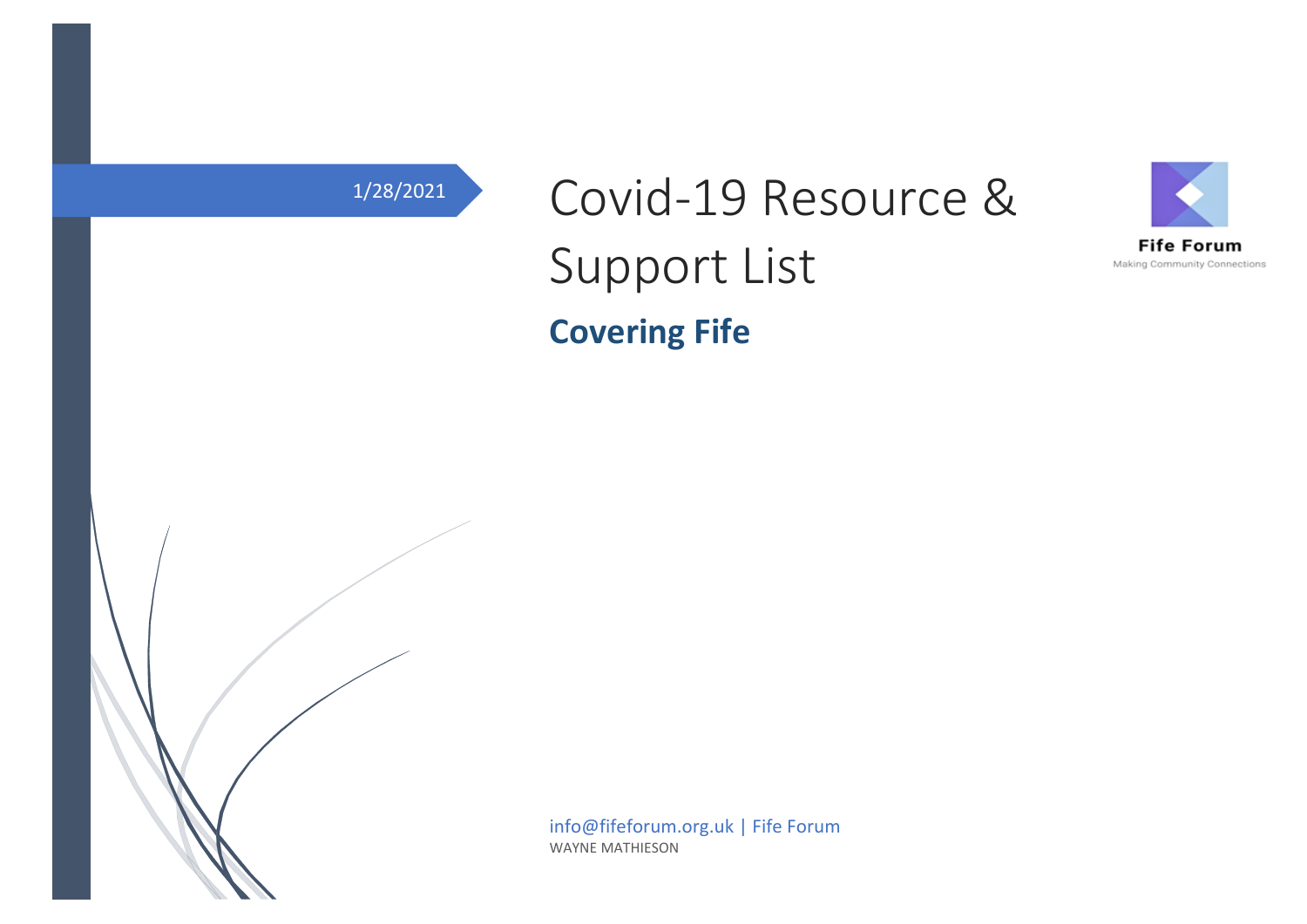#### **Content**

- **2 Foreword**
- **3-9 National**
- **10-17 Fife-wide**
- **18-20 Across Multiple Localities**
- **21-22 Levenmouth Locality**
- **23-24 Glenrothes Locality**
- **25-27 North East Fife Locality**
- **28-29 Kirkcaldy Locality**
- **30 Cowdenbeath Locality**
- **31-32 City of Dunfermline Locality**
- **33 South West Locality**
- **34 Contact Details**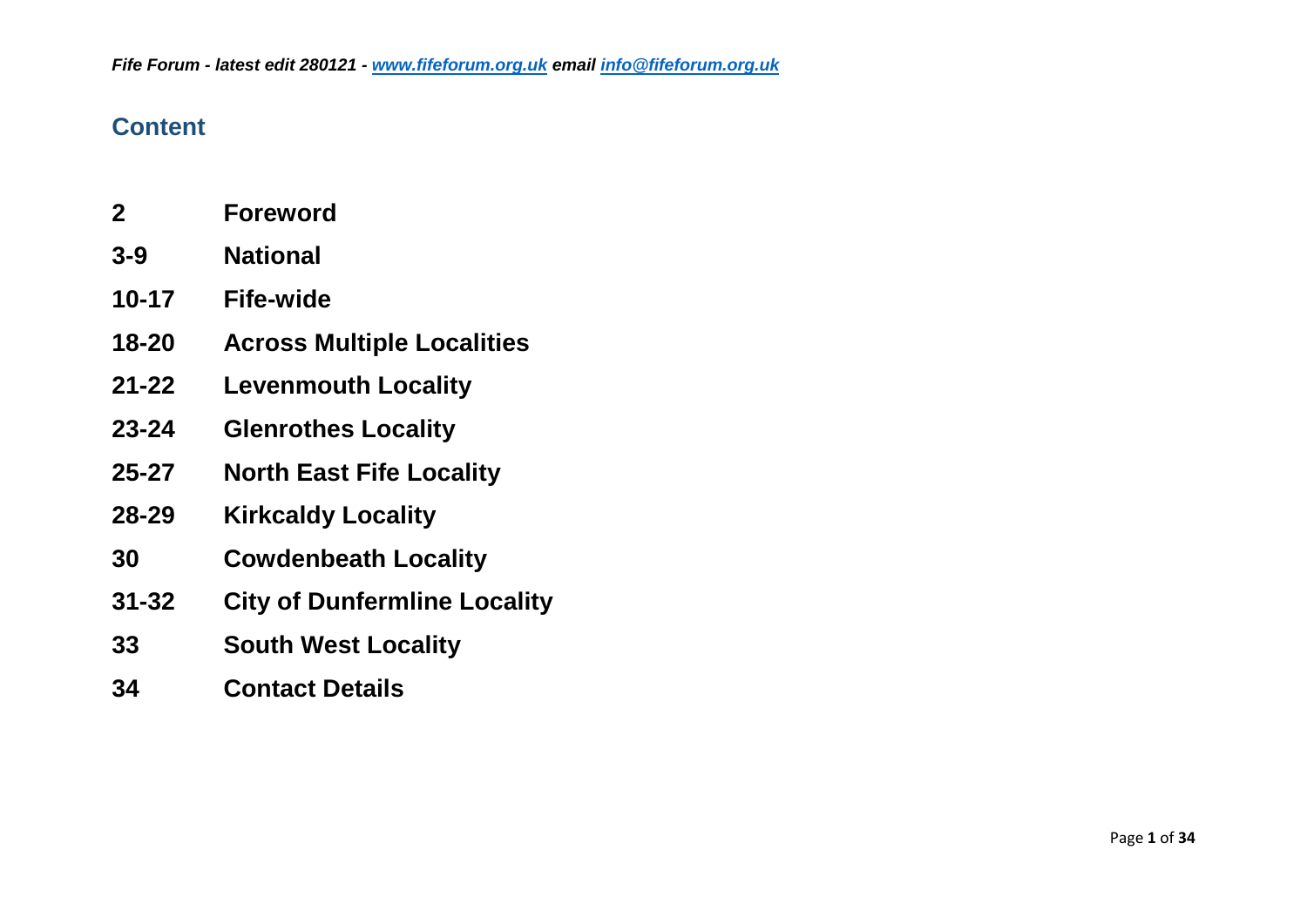#### **Foreword**

As we entered the Covid-19 pandemic, the team at Fife Forum began to think about how they might be able to continue providing support to people and organisations throughout Fife. To assist our role, and ourselves in this, we began to gather detail relating to what supports were available for people during what was and is unprecedented times.

Fife Forum started to collate a Resource & Support List which the staff went on to distribute among their work contacts. Since then the list has grown and we are now attempting to better present the information to assist the reader. As many of the provisions scribed provide more than one support over a variety of areas we intend to now present the information by geographical area rather than service type.

The list will remain far from comprehensive but hopefully it continues to capture at least some of the primary supports we at Fife Forum are aware of.

Please feel free to distribute as widely as you see fit and contact Fife Forum (FAO Wayne [info@fifeforum.org.uk\)](mailto:info@fifefourm.org.uk) should you wish to include or amend information. Our intention is to present information as accurately as we are able and apologise if errors occur. Should you note any anomalies please notify Fife Forum and we will endeavour to correct this as soon as is practicable.

Fife Forum aims to update this resource weekly (Thursday) and it is downloadable from our website [www.fifeforum.org.uk](http://www.fifeforum.org.uk/)

If this helps one person this feels worthwhile. Stay safe, stay well.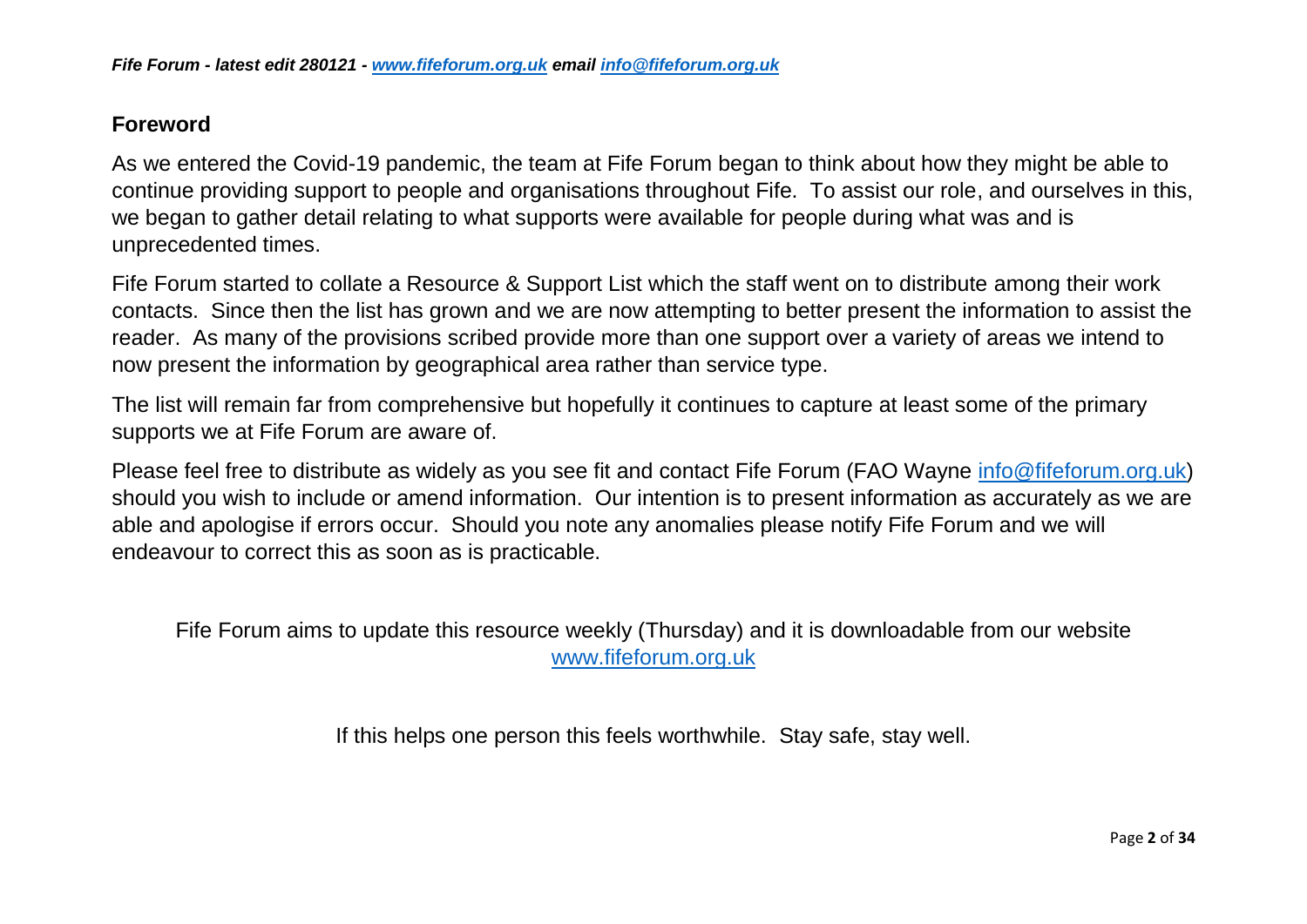#### **National**

| <b>Service:</b>                  | <b>Brief:</b>                    | <b>Contact/Links:</b>                       | Other:                      |
|----------------------------------|----------------------------------|---------------------------------------------|-----------------------------|
| <b>Age Scotland</b>              | Free helpline for the over 50s   | www.ageuk.org.uk/scotland/                  | <b>National</b>             |
| <b>Update (051120)</b>           | and online support               | 0800 12 44 222                              | Mon-Fri 0900-1700           |
|                                  |                                  | Order Your 2021 Calendar Here: Follow link  |                             |
|                                  |                                  | for free calendar (ctrl & click link)       |                             |
| <b>Breathing Space</b>           | Free helpline for people         | www.breathingspace.scot (for info & to      | <b>National</b>             |
| <b>Update (031220)</b>           | experiencing mental health       | download 'The Little Book of Caring Ways')  | Mon-Thurs 1800-0200         |
|                                  | <b>issues</b>                    | 0800 83 85 87                               | Fri-Mon 1800-0600           |
| <b>Scottish Government</b>       | A new national helpline to       | 0800 111 4000                               | <b>National</b>             |
| <b>National Assistance</b>       | provide essential assistance     |                                             | Links people over 70 or who |
| <b>Helpline</b>                  | to those who don't have a        |                                             | receive the flu vaccine for |
| Update (081020): Remains in      | network of support and who       |                                             | medical reasons in to local |
| operation for those self-        | are at greater risk if they      |                                             | supports such as Helping    |
| isolating or at risk             | contract COVID-19                |                                             | Hand (see Fife-wide)        |
| Re-engage                        | Telephone befriending for        | www.reengage.org.uk/refer/                  | <b>National</b>             |
|                                  | people 75+ who live alone or     | 0800 716 543                                |                             |
|                                  | in sheltered housing with little |                                             |                             |
|                                  | or no social contact             |                                             |                             |
| <b>Operation Connect, RAF</b>    | Telephone services for those     | www.rafa.org.uk/operation-connect/          | <b>National</b>             |
|                                  | with RAF links includes: a       | 0800 018 2361                               |                             |
|                                  | friendship helpline; bag         |                                             |                             |
|                                  | drops; daily RAF themed          |                                             |                             |
|                                  | online entertainment             |                                             |                             |
| <b>Coronavirus SAMH Mental</b>   | Online support and               | www.samh.org.uk/about-mental-health/self-   | <b>National</b>             |
| <b>Health Hub</b>                | signposting                      | help-and-wellbeing/coronavirus-information- |                             |
|                                  |                                  | hub                                         |                             |
| <b>Samaritans Scotland</b>       | Telephone helpline, listening    | Telephone 116 123                           | <b>National</b>             |
| <b>Helpline</b>                  | ear                              | Email jo@samaritans.org                     |                             |
| <b>Frank Helpline</b>            | Telephone helpline if            | www.talktofrank.com                         | <b>National</b>             |
|                                  | someone wants to speak           | 0300 123 3393                               | 24-hour helpline            |
|                                  | about drugs in confidence        |                                             |                             |
| <b>SCLD (Scottish Consortium</b> | Easy read coronavirus            | www.scld.org.uk                             | <b>National</b>             |
| for Learning Disabilities)       | information                      | 0141 248 3733                               |                             |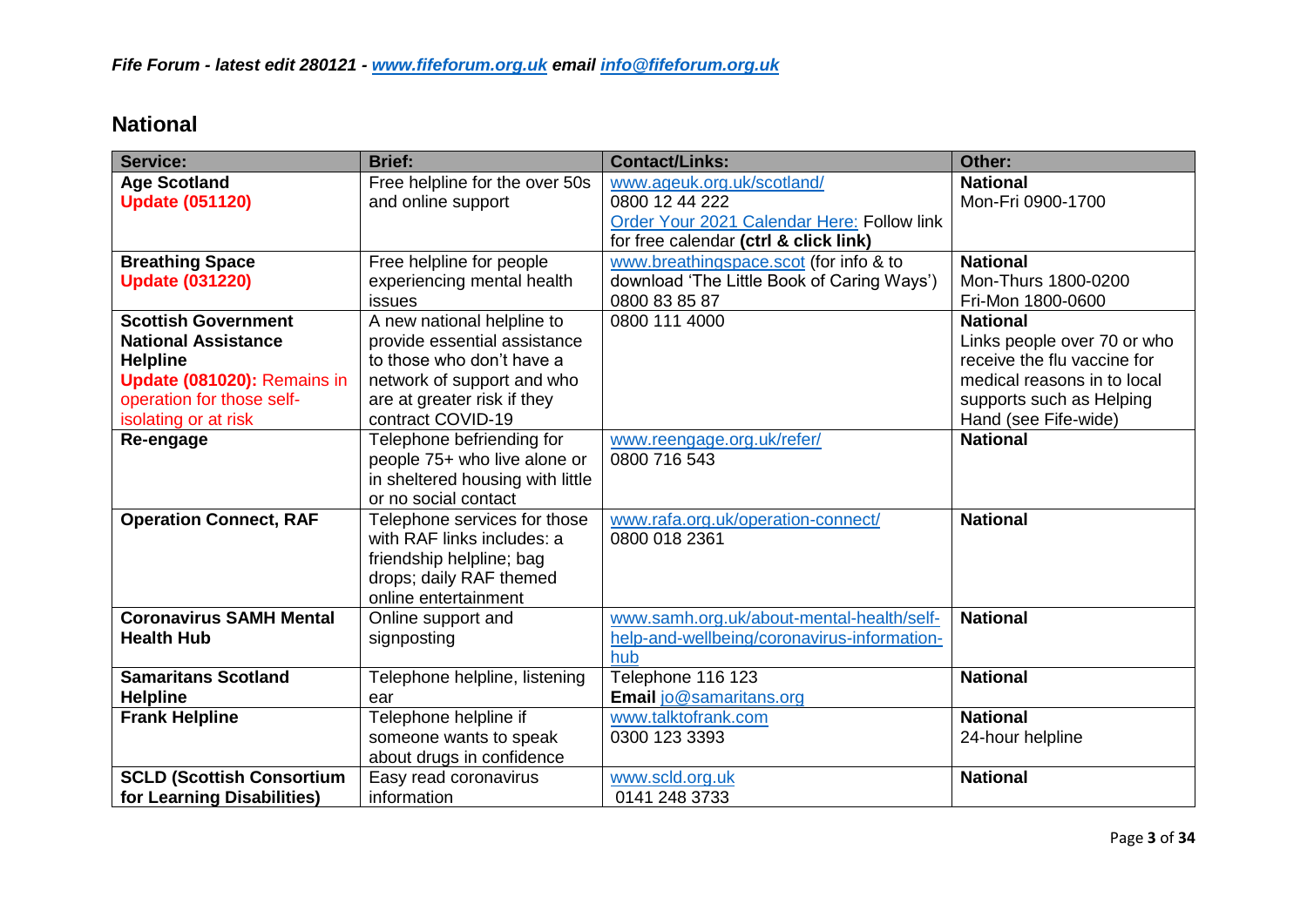| <b>Service:</b>                                                                            | <b>Brief:</b>                                                                                                                                                                                         | <b>Contact/Links:</b>                                                             | Other:                                                                                                                                                                                                                       |
|--------------------------------------------------------------------------------------------|-------------------------------------------------------------------------------------------------------------------------------------------------------------------------------------------------------|-----------------------------------------------------------------------------------|------------------------------------------------------------------------------------------------------------------------------------------------------------------------------------------------------------------------------|
| <b>Coronavirus Emergency</b><br><b>Energy Fund, One Parent</b><br><b>Families Scotland</b> | One-off payment of £50 to<br>single parent families in<br>Scotland who need help with<br>their energy bills (may be<br>subject to change should this<br>be over-subscribed, so<br>please check first) | www.opfs.org.uk                                                                   | <b>National</b><br>Applications must be<br>endorsed/submitted by a<br>sponsor (Social Worker;<br>Health professional; Housing<br>Officer, teacher; clergy; or,<br>Third Sector organisation)<br>If you do not have a sponsor |
|                                                                                            |                                                                                                                                                                                                       |                                                                                   | contact 0131 556 3899 or<br>energygrants@opfs.org.uk                                                                                                                                                                         |
| <b>Scottish Women's Aid</b>                                                                | Covid-19 advice and<br>information for women,<br>children and young people<br>experiencing domestic abuse                                                                                             | www.womensaid.scot/covid-19/                                                      | <b>National</b><br>The helpline is as SDAFMH                                                                                                                                                                                 |
| <b>Scotland's Domestic Abuse</b><br>and Forced Marriage<br><b>Helpline (SDAFMH)</b>        | Helpline for all people<br>experiencing domestic abuse<br>or forced marriages                                                                                                                         | www.sdafmh.org.uk<br>0800 027 1234<br><b>Email helpine@sdafmh.org.uk</b>          | <b>National</b><br>24-hour helpline<br>Translation service available                                                                                                                                                         |
| <b>LGBT Helpline Scotland</b>                                                              | Helpline or a friendly voice<br>for LGBT people                                                                                                                                                       | www.lgbthealth.org.uk<br>0300 123 2523<br><b>Email helpline@lgbthealth.org.uk</b> | <b>National</b><br>Tues, Wed 1200-2100<br>Thurs, Sun 1300-1800                                                                                                                                                               |
| <b>National LGBT+ Domestic</b><br><b>Abuse Helpline</b>                                    | Helpline for LGBT+ people<br>experiencing domestic abuse                                                                                                                                              | www.galop.org.uk<br>0800 999 0327                                                 | <b>National</b><br>Mon, Tues, Fri 1000-1700<br>Wed, Thurs 1000-2000                                                                                                                                                          |
| <b>Respect Men's Advice Line</b>                                                           | Helpline for men<br>experiencing domestic abuse                                                                                                                                                       | 0808 8010327                                                                      | <b>National</b><br>Mon, Wed 0900-2000<br>Tues, Thurs, Fri 0900-1700                                                                                                                                                          |
| <b>Citizens Advice Scotland</b>                                                            | Online advice                                                                                                                                                                                         | www.cas.org.uk<br>Coronavirus advice - what it means to you                       | <b>National</b>                                                                                                                                                                                                              |
| <b>Shelter Scotland</b>                                                                    | Housing advice and<br>homelessness                                                                                                                                                                    | www.scotland.shelter.org.uk<br>0808 800 4444                                      | <b>National</b><br><b>Mon-Fri Office Hours</b>                                                                                                                                                                               |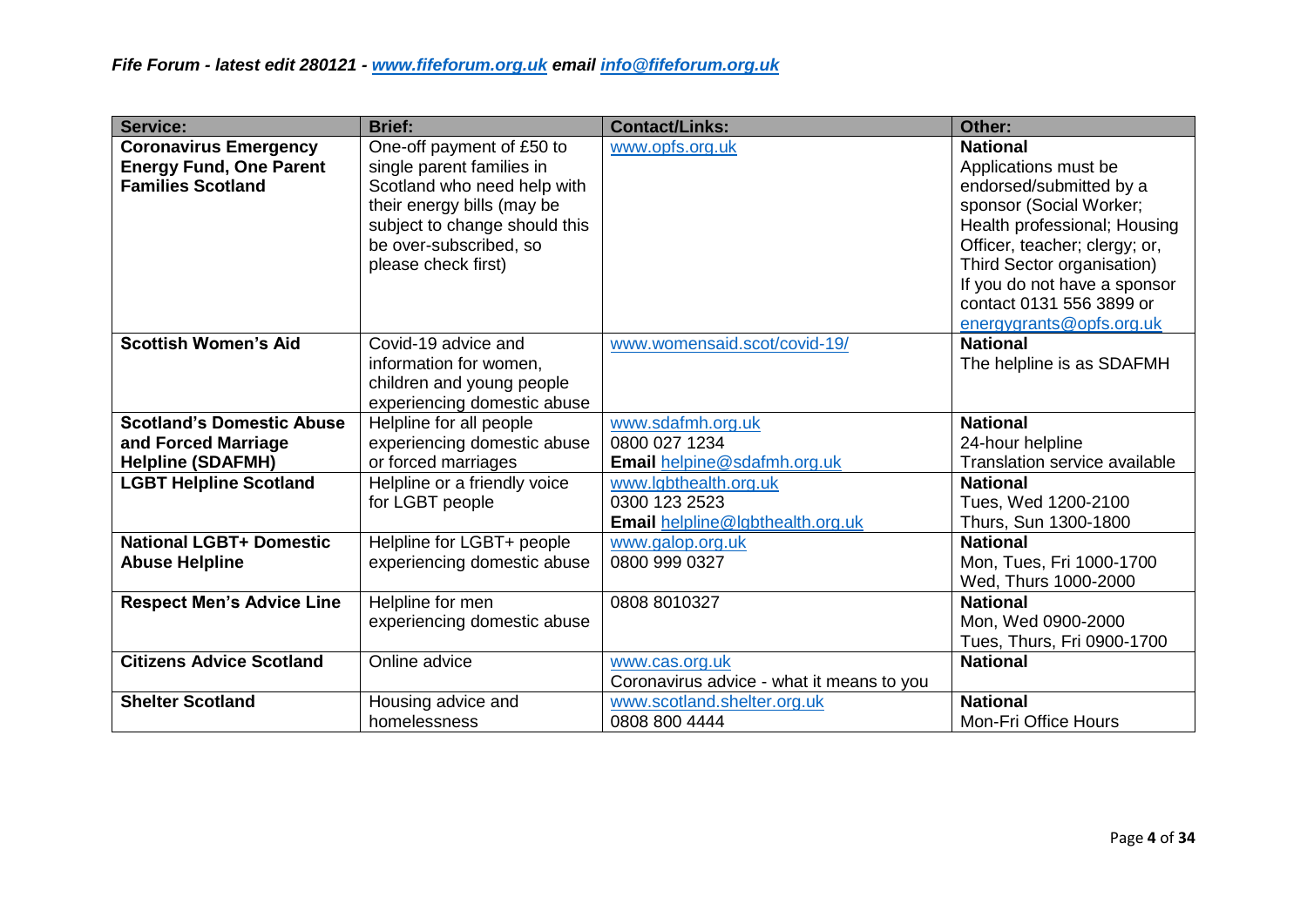| <b>Service:</b>                      | <b>Brief:</b>                   | <b>Contact/Links:</b>                         | Other:                                |
|--------------------------------------|---------------------------------|-----------------------------------------------|---------------------------------------|
| <b>Scottish Fire Service</b>         | Carers & partner agencies       | www.firescotland.gov.uk                       | <b>National &amp; Fife-wide</b>       |
|                                      | are being encouraged to         | 0800 0731 999                                 | The Fire Service Community            |
|                                      | support people to remain        | www.firescotland.gov.uk/your-safety/hfsv-     | Action Team have some                 |
|                                      | safe at home in relation to     | form.aspx for Home Fire Safety Portal         | capacity to take on voluntary         |
|                                      | fire hazards; resources to      |                                               | roles within the community            |
|                                      | assist this are available on    |                                               | due to work being limited by          |
|                                      | line; people can still be       |                                               | the coronavirus situation;            |
|                                      | referred for practical safety   |                                               | requests are required to be           |
|                                      | advice via the Home Fire        |                                               | formal and in writing to              |
|                                      | Safety portal                   |                                               | e.fifecse@firescotland.gov.uk         |
| <b>British Red Cross</b>             | The British Red Cross can       | For General Public: National Support          | <b>National</b>                       |
|                                      | link people with local          | Line 0808 196 3651                            | <b>British Red Cross National</b>     |
|                                      | supports, provide information   | 1000-1800 daily                               | <b>Telephone Support Line</b>         |
|                                      | and guidance, and offer         | For Partner Agencies: Call Centre for         | <b>Edinburgh, Lothians &amp; Fife</b> |
|                                      | someone to chat with            | Referrals (Dalkeith) 0131 654 0340            | <b>Call Centre for Referrals</b>      |
|                                      |                                 | Mon-Fri 0900-1630                             |                                       |
| <b>Alzheimer Scotland &amp; Fife</b> | A range of supports are         | www.alzscot.org/information-during-           | <b>National &amp; Fife-wide</b>       |
| <b>Services</b>                      | available by telephone and      | coronavirus                                   | Fife Services - Mon-Thurs             |
|                                      | video link, including support   | Telephone Befriending & 24-Hour Helpline      | 0900-1600; Fri 0900-1500              |
|                                      | from Fife Dementia Advisors     | $-0808808300$                                 | National Services - 24-Hour           |
|                                      | (for both those who are cared   | Local Supports, Advice and Information -      |                                       |
|                                      | for and their carers); can also | 01592 204541                                  |                                       |
|                                      | provide a list of local         | <b>Email fifeservices@alzscot.org (Local</b>  |                                       |
|                                      | shopping delivery services      | Services)                                     |                                       |
|                                      |                                 | <b>Email helpline @alzscot.org (National)</b> |                                       |
| <b>Advice Line Plus, Scottish</b>    | Extended hours advice line      | www.scottishautism.org/services-              | <b>National</b>                       |
| <b>Autism</b>                        | providing reassurance,          | support/family-support/advice-line-plus       | 7-days 0800-2000                      |
|                                      | guidance and support for        | 01259 222022                                  |                                       |
|                                      | autistic people and their       | Email advice@scottishautism.org               |                                       |
|                                      | families                        |                                               |                                       |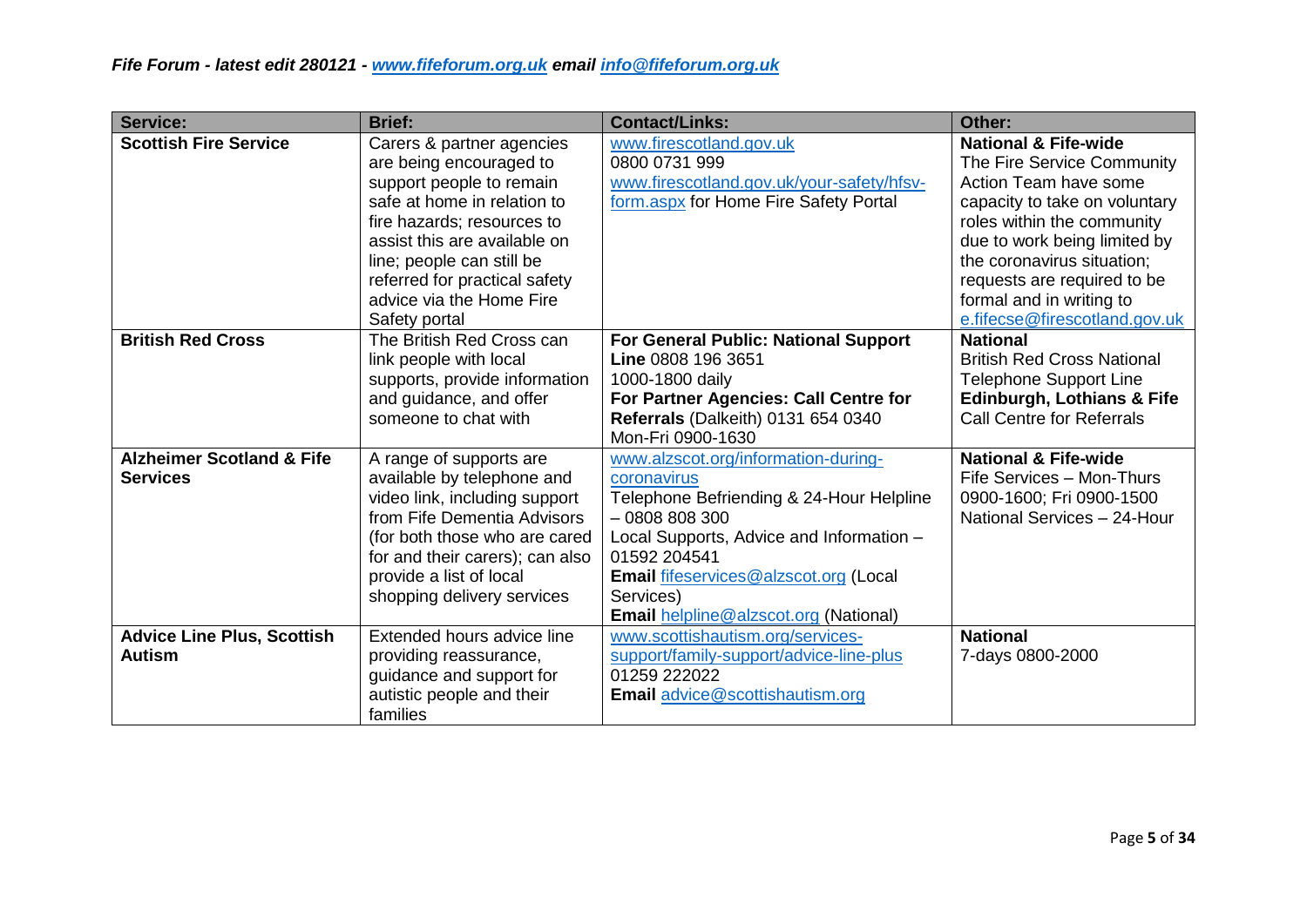| <b>Service:</b>                                                                                  | <b>Brief:</b>                                                                                                                                                                                                                                                                                               | <b>Contact/Links:</b>                                                                                                                                           | Other:                                                                                                                                      |
|--------------------------------------------------------------------------------------------------|-------------------------------------------------------------------------------------------------------------------------------------------------------------------------------------------------------------------------------------------------------------------------------------------------------------|-----------------------------------------------------------------------------------------------------------------------------------------------------------------|---------------------------------------------------------------------------------------------------------------------------------------------|
| <b>AbilityNet</b>                                                                                | In response to the                                                                                                                                                                                                                                                                                          | www.abilitynet.org.uk                                                                                                                                           | <b>National</b>                                                                                                                             |
| (Technology Support)                                                                             | Coronavirus emergency<br>AbilityNet is running a series<br>of live online events to help<br>share useful information for<br>disabled people and their<br>carers; alongside providing<br>free IT support to help older<br>people and people with<br>disabilities to use technology<br>to achieve their goals | 0800 269 545                                                                                                                                                    | <b>UK Office Hours</b>                                                                                                                      |
| Co-operate (Co-op)                                                                               | Online portal for information<br>& guidance during the Covid-<br>19 pandemic                                                                                                                                                                                                                                | www.co-operate.coop.co.uk/support/                                                                                                                              | <b>National</b><br>They aim to respond within 7<br>days<br>Note: some local Co-op<br>stores are utilising Co-op<br>food delivery volunteers |
| <b>Care Home FaNs</b>                                                                            | Care Home Friends and<br>Neighbours (Care Home<br>FaNs) is a national project<br>that is helping care homes to<br>connect meaningfully with<br>their local community to<br>enhance the quality of life of<br>older people and those that<br>support them; go online for 3<br>easy-to-take steps             | www.carehomefans.org                                                                                                                                            | <b>National</b>                                                                                                                             |
| Saje Scotland<br><b>Update (071220): New 10-</b><br>week Freedom Programme<br>starts from 110121 | Empowering women to make<br>positive choices about their<br>lives; groups are running<br>online (Zoom) and support is<br>offered by phone and email                                                                                                                                                         | www.sagescotland.org<br>Get in touch to book a place on a course or<br>get more information<br>07909482279 or 07887248354<br><b>Email</b> info@safescotland.org | <b>National</b>                                                                                                                             |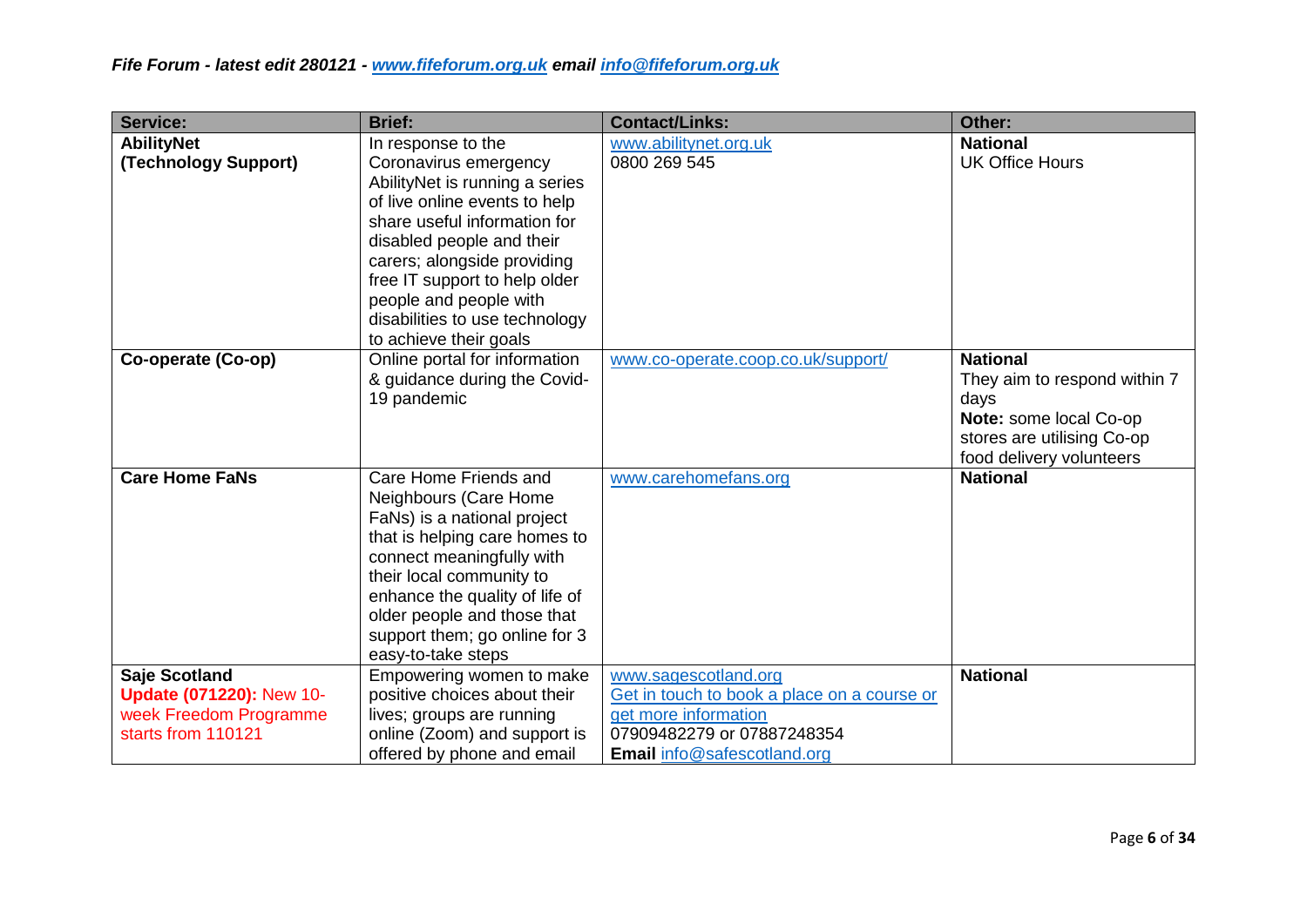| Service:                          | <b>Brief:</b>                                          | <b>Contact/Links:</b>                         | Other:                                        |
|-----------------------------------|--------------------------------------------------------|-----------------------------------------------|-----------------------------------------------|
| <b>Chest Heart &amp; Stroke</b>   | Kindness volunteers can                                | www.chss.org.uk                               | <b>National</b>                               |
| <b>Scotland</b>                   | provide regular telephone                              | 0808 801 0899                                 |                                               |
|                                   | chats; dog walking; shopping                           |                                               |                                               |
|                                   | or medication deliveries                               |                                               |                                               |
| <b>Dance For Life, Strathearn</b> | Free online dance classes                              | For information on how to join contact        | <b>Based in Crieff - Currently</b>            |
| Arts, Crieff                      | which may benefit people                               | Megan:                                        | open to anyone                                |
|                                   | with any kind of mobility                              | 07789639956                                   | Mon, Tue, Thur 1400 via                       |
|                                   | issue or other challenges;                             | Email megan@strathearnarts.org                | Zoom                                          |
|                                   | can remain seated as                                   |                                               |                                               |
|                                   | designed to be accessible;                             | For further information or to sign up contact |                                               |
|                                   | classes are held online via                            | Janice Fraser:                                |                                               |
|                                   | the Zoom platform thus an                              | 07921771486                                   |                                               |
|                                   | internet connected device                              |                                               |                                               |
|                                   | with camera is required                                |                                               |                                               |
| <b>Scotland Cycle Repair</b>      | Free bike repairs for people                           | www.cyclinguk.org/ScotCycleRepair             | <b>National</b>                               |
| <b>Scheme (supported by</b>       | who wouldn't otherwise be                              | <b>Email (for Bike Shops)</b>                 | The Scheme aims to carry                      |
| <b>Scottish Government &amp;</b>  | able to afford repairs (up to                          | scrs@cyclinguk.org If a Bike Shop would       | out 30 000 repairs by 310321                  |
| administered by Cycle UK)         | £50 per person; each                                   | like to participate in the scheme contact by  | (the scheme may close                         |
|                                   | member of a family can get                             | email                                         | before this date)                             |
|                                   | one bike repaired; for                                 |                                               | Search for the nearest                        |
|                                   | disabled people who own a                              |                                               | participating Bike Shop via                   |
|                                   | non-standard cycle it is up to                         |                                               | the web link or look for a Bike               |
|                                   | £100 per person; manual<br>wheelchairs can also be     |                                               | Shop displaying a poster or<br>window sticker |
|                                   |                                                        |                                               | The scheme is universal but                   |
|                                   | taken to participating Bike<br>Shops for maintenance); |                                               | is intended for those who                     |
|                                   | punctures, old tyres, brake                            |                                               | would otherwise struggle to                   |
|                                   | problems, gears that don't                             |                                               | pay for the repairs                           |
|                                   | work properly, or other issues                         |                                               |                                               |
|                                   | that prevent cycle use are                             |                                               |                                               |
|                                   | covered by the scheme                                  |                                               |                                               |
|                                   | (check the web link for                                |                                               |                                               |
|                                   | exemptions and participating                           |                                               |                                               |
|                                   | <b>Bike Shops)</b>                                     |                                               |                                               |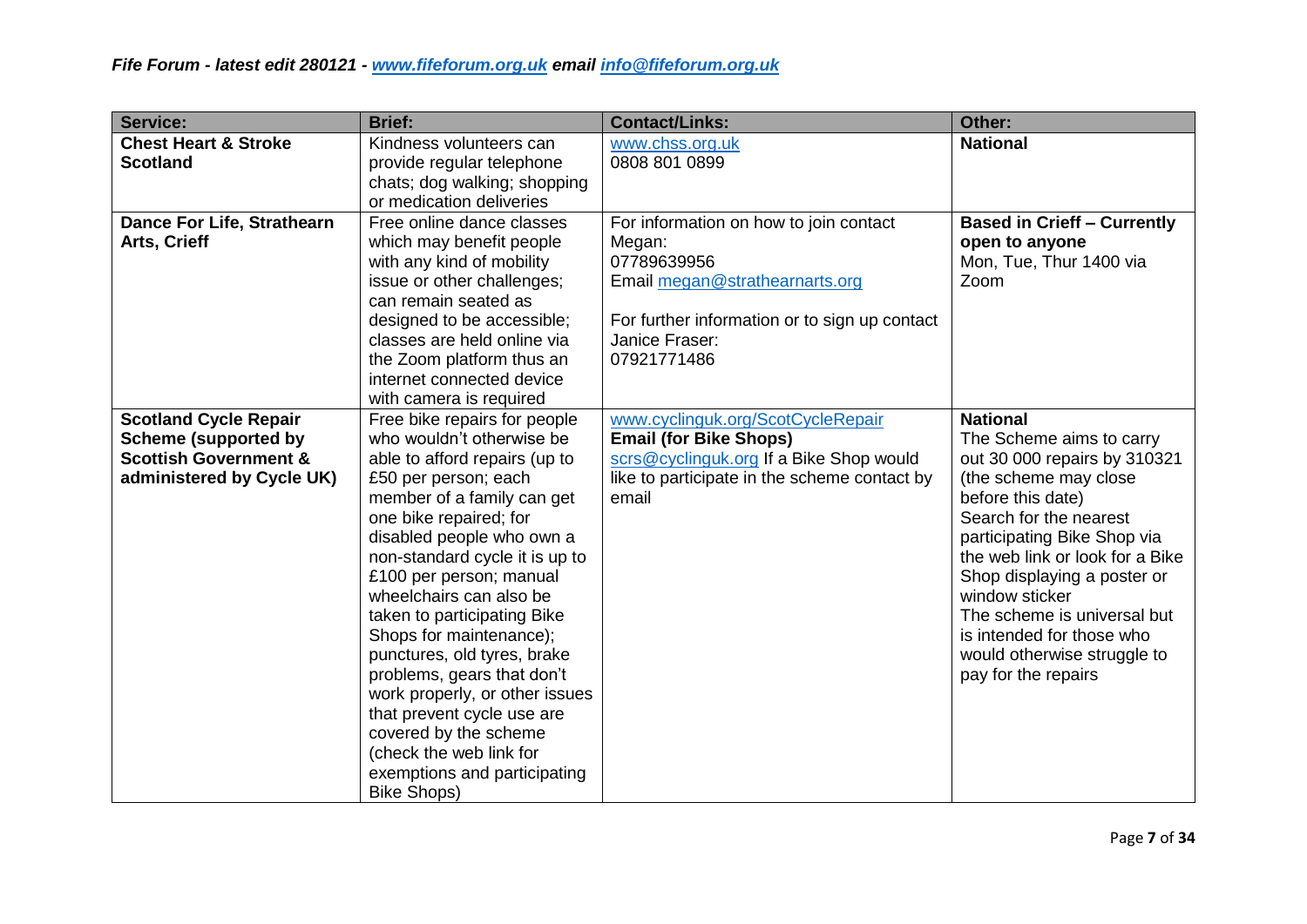| <b>Service:</b>                                                                                                                                                                                  | <b>Brief:</b>                                                                                                                                                                                                                                                                                                                                                                    | <b>Contact/Links:</b>                                                                                                                                                                                                                    | Other:                                                                                                                                                                                                                                                                                                   |
|--------------------------------------------------------------------------------------------------------------------------------------------------------------------------------------------------|----------------------------------------------------------------------------------------------------------------------------------------------------------------------------------------------------------------------------------------------------------------------------------------------------------------------------------------------------------------------------------|------------------------------------------------------------------------------------------------------------------------------------------------------------------------------------------------------------------------------------------|----------------------------------------------------------------------------------------------------------------------------------------------------------------------------------------------------------------------------------------------------------------------------------------------------------|
| <b>The Good Care Group</b><br><b>Scotland Limited (Live-in</b><br><b>Respite Provider)</b>                                                                                                       | Dedicated privately<br>purchased live-in care<br>provider rated outstanding by<br>the CQC and excellent by the<br>Care Inspectorate; the<br>shortest contract offered is<br>the Respite Package 24/7<br>Live-in Care (cost per week<br>£1692.00 for a minimum of<br>14 days and can be taken in<br>2 separate blocks); regulated<br>live-in care provided<br>throughout Scotland | www.thegoodcaregroup.com<br>0203 728 7577 Dedicated Client Services<br><b>Email</b><br>clientservices@thegoodcaregroup.com<br><b>TGCG Scotland- Care Brochure - There's</b><br>nowhere better than home (ctrl & click to<br>follow link) | <b>National</b><br>Specialist respite care<br>available - includes dementia;<br>Parkinson's; MS<br>There is an additional clinical<br>and environmental care<br>assessment visit required to<br>be carried out costing<br>£395.00<br>The cost of 24/7 live-<br>in ongoing care<br>is $£1494.00$ per week |
| <b>Individuals - Hardship</b><br><b>Grants - Funding Sources</b><br>(link provided by Fife<br><b>Voluntary Action &amp; the</b><br><b>Funding &amp; Monitoring Team,</b><br><b>Fife Council)</b> | Funding sources and<br>hardship assistance during<br>Covid-19 (external links)                                                                                                                                                                                                                                                                                                   | <b>Pandemic Funding for Individuals (ctrl &amp;</b><br>click to follow link)<br>01592 583498 Funding & Monitoring Team,<br><b>Fife Council</b>                                                                                           | <b>National &amp; Fife-wide</b>                                                                                                                                                                                                                                                                          |
| <b>Covid-19 Helpline (delivered</b><br>on behalf of NHS 24)                                                                                                                                      | General advice & guidance<br>for non-clinical needs,<br>including help & advice in<br>relation to testing                                                                                                                                                                                                                                                                        | 0800 028 2816<br>Dial 111 for medical assistance                                                                                                                                                                                         | <b>National</b>                                                                                                                                                                                                                                                                                          |
| <b>Business Support Helpline</b><br>(Scottish Government)                                                                                                                                        | Official helpline for<br>businesses for all questions<br>related to coronavirus<br>financial support and<br>essential advice                                                                                                                                                                                                                                                     | 0300 303 0660                                                                                                                                                                                                                            | <b>National</b>                                                                                                                                                                                                                                                                                          |
| <b>Employers' Helpline</b><br>(Healthy Working Lives)                                                                                                                                            | Practical workplace advice<br>on health, safety and well-<br>being information                                                                                                                                                                                                                                                                                                   | 0800 019 2211                                                                                                                                                                                                                            | <b>National</b>                                                                                                                                                                                                                                                                                          |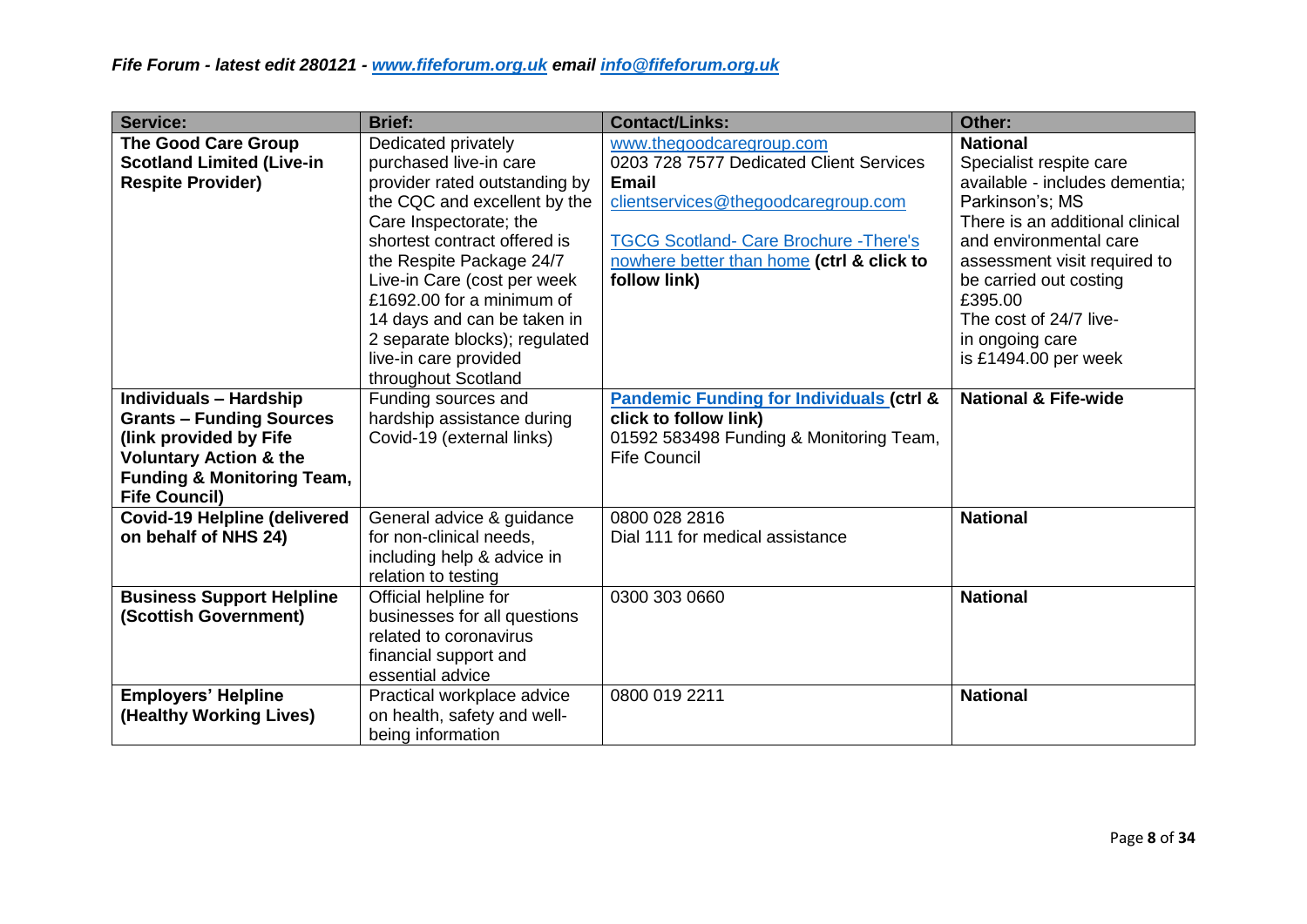| <b>Service:</b>                                                                                                                       | <b>Brief:</b>                                                                                                                                                                                                                                                                              | <b>Contact/Links:</b>                                                                                                                                                                                                                                                                                                                                                                                    | Other:                                                                                                                                                                                                                                                                                                                                      |
|---------------------------------------------------------------------------------------------------------------------------------------|--------------------------------------------------------------------------------------------------------------------------------------------------------------------------------------------------------------------------------------------------------------------------------------------|----------------------------------------------------------------------------------------------------------------------------------------------------------------------------------------------------------------------------------------------------------------------------------------------------------------------------------------------------------------------------------------------------------|---------------------------------------------------------------------------------------------------------------------------------------------------------------------------------------------------------------------------------------------------------------------------------------------------------------------------------------------|
| <b>Face Covering Exemptions,</b><br><b>Scottish Government &amp; NHS</b><br><b>Scotland</b>                                           | Information as to who is<br>exempt from wearing a face<br>covering and how to apply for<br>an exemption card (available<br>as a physical card or digital<br>card); physical cards are<br>issued within 7-14 days and<br>digital cards are issued within<br>48-hours                        | www.exempt.scot for information and online<br>applications<br>0800 121 6240 for telephone applications<br>for those without internet access                                                                                                                                                                                                                                                              | <b>National</b><br>Online or Mon-Fri 1000-1500<br>for telephone applications                                                                                                                                                                                                                                                                |
| <b>SHOUT, UK Text Messaging</b><br><b>Helpline</b>                                                                                    | 24/7 text messaging service<br>for when people feel they<br>need immediate support and<br>are experiencing a<br>challenging time with their<br>mental health; available to<br>anyone, anywhere, at any<br>time; free and anonymous<br>(information may be shared if<br>someone is at risk) | www.giveusashout.org<br>Text SHOUT to 85258<br>Text STOP to stop conversation<br>Text START to 85258 to re-start the<br>conversation<br>Text LOOFAH following your conversation<br>to remove/scrub data from system<br>Email info@giveusashout.org if contacting<br>from a network listed and the service does<br>not appear to be working (include your<br>mobile phone number and network<br>provider) | <b>National</b><br>24/7<br>Free from all major UK<br>networks (EE; O2; Three;<br>Vodafone; BT Mobile; Virgin<br>Mobile; Tesco Mobile; iD<br>Mobile; Sky; Telecom Mobile;<br>Libra; Giffgaff - some android<br>phones may indicate you will<br>be charged, this is incorrect if<br>you are on these networks<br>and you will not be charged) |
| <b>Innovations in Dementia</b><br>'Tip-Share'<br>Update (081220): Launches<br>071220                                                  | Easy way to source and<br>share tips that assist daily<br>living for people living with<br>dementia; over 600 tips over<br>9 themes; all tips contributed<br>by those living with dementia                                                                                                 | www.dementiatip-share.org.uk<br>Email philly@myid.org.uk for further<br>information                                                                                                                                                                                                                                                                                                                      | <b>National</b>                                                                                                                                                                                                                                                                                                                             |
| Ask for ANI, Home Office &<br>partners (Domestic Abuse<br>Sector, Police, Pharmacy<br><b>Associations)</b><br><b>Launches: 140121</b> | Codeword scheme working<br>alongside existing supports<br>helping victims of domestic<br>support access emergency<br>community supports; safe<br>space provided within<br>pharmacies                                                                                                       | Participating Independent pharmacies and<br>Boots Pharmacies throughout the UK                                                                                                                                                                                                                                                                                                                           | <b>National</b><br>Participating pharmacies will<br>display posters - all victims of<br>domestic abuse can<br>approach staff and ask for<br>ANI or help                                                                                                                                                                                     |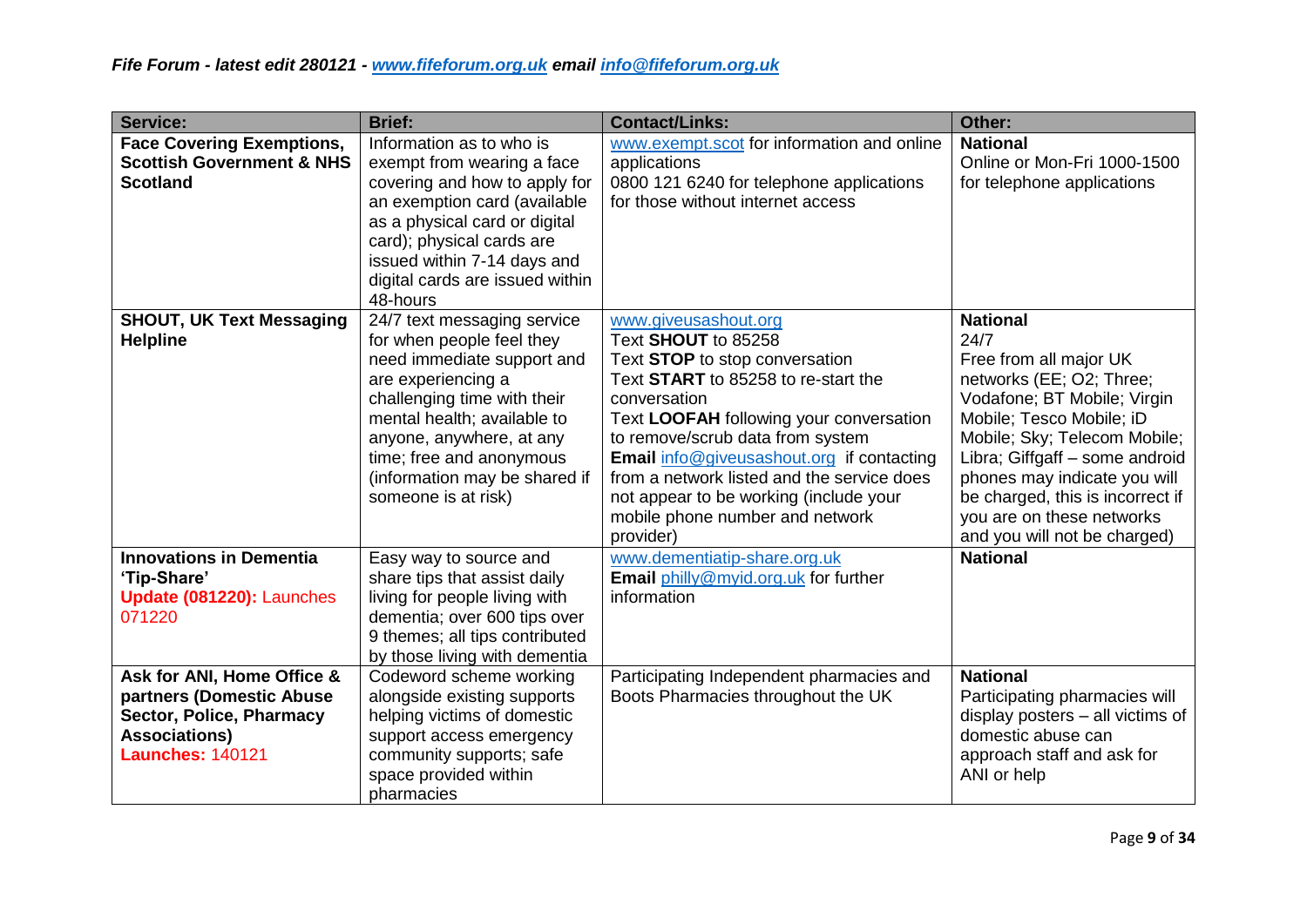## **Fife-wide**

| <b>Service:</b>                                                                                                                                                                                                                                                                                                                                                                                  | <b>Brief:</b>                                                                                                                                                                                                                                                                                                                                                 | <b>Contact/Links:</b>                                                                                                                       | Other:                                                                                                                                                                                                                                                                                                                           |
|--------------------------------------------------------------------------------------------------------------------------------------------------------------------------------------------------------------------------------------------------------------------------------------------------------------------------------------------------------------------------------------------------|---------------------------------------------------------------------------------------------------------------------------------------------------------------------------------------------------------------------------------------------------------------------------------------------------------------------------------------------------------------|---------------------------------------------------------------------------------------------------------------------------------------------|----------------------------------------------------------------------------------------------------------------------------------------------------------------------------------------------------------------------------------------------------------------------------------------------------------------------------------|
| <b>Fife Forum</b><br>Update (140121): Essential<br>visits may be arranged where<br>practicable/permissible<br>excluding periods where Fife<br>is under Tier 4 restrictions<br><b>Helping Hand, Fife</b><br><b>Voluntary Action</b><br>Update (140121): Reopened<br>to anyone requiring help or<br>support whilst Fife is in<br>lockdown; this includes a<br><b>Prescription Delivery Service</b> | Enquiries; signposting;<br>telephone befriending<br>(existing clients; new<br>referrals where required);<br>telephone befriending via<br>Helping Hand (see below)<br>Partnership to help support<br>people and the most<br>vulnerable with their needs<br>during the crisis; people can<br>register to receive support<br>and volunteer to provide<br>support | www.fifeforum.org.uk<br>01592 643743<br>Email info@fifeforum.org.uk<br>Facebook Fife Forum<br>www.fva.org/helping hand.asp<br>0800 389 6046 | <b>Fife-wide</b><br>Mon-Fri 0800-1800<br>Messages can be left and will<br>be forwarded to the<br>appropriate staff member and<br>responded to asap<br><b>Fife-wide</b><br>Mon-Fri 0900-1700                                                                                                                                      |
| <b>Prescription Delivery</b><br><b>Service, Fife Voluntary</b><br><b>Action</b><br><b>Update (240720):</b><br><b>Prescription Delivery to cease</b><br>from 150820                                                                                                                                                                                                                               | FVA has partnered with NHS<br>Fife, Fife Health and Social<br>Care Partnership and Fife<br>Council to provide a<br>prescription delivery service<br>for those in Fife that are most<br>in need                                                                                                                                                                | www.fva.org/prescription.asp<br>0800 389 6046                                                                                               | <b>Fife-wide</b><br>Mon-Sun 0800-2000<br>Individuals must be unable to<br>collect their prescriptions<br>themselves and have no one<br>who can collect them on their<br>behalf.<br>Methadon/Subutex: Unable<br>to collect or deliver these<br>drugs. Please contact<br>addiction services on 01592<br>716446 if help is required |
| <b>Elders Crisis Contact</b><br><b>Centre, Castle</b><br>Update (140121): New online<br>store including 'Free to You'<br>range (Castle Furniture)                                                                                                                                                                                                                                                | A friendly voice to talk to or<br>arranging doorstep deliveries<br>of essentials and pharmacy<br>collections                                                                                                                                                                                                                                                  | www.castlefurniture.org<br>01334 898669                                                                                                     | <b>Fife-wide</b><br>For people 55+ (for people<br>55-75 you should be unable<br>to leave your home owing to<br>an illness or disability)                                                                                                                                                                                         |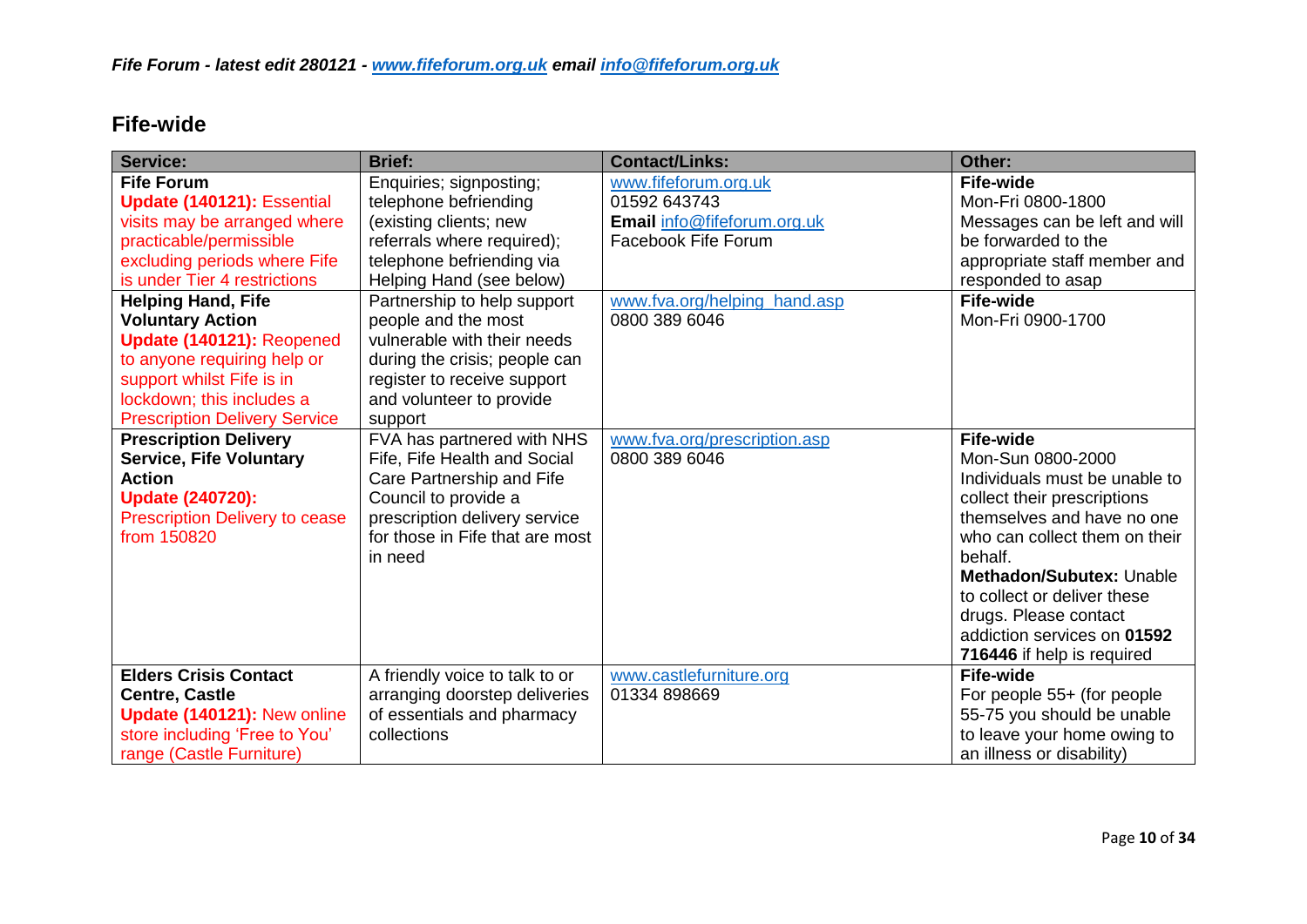| <b>Service:</b>                                                                                   | <b>Brief:</b>                                                                                                                                                       | <b>Contact/Links:</b>                                                                                                                                                                                                                                                                                                                                                                                                                                                                                                                               | Other:                                                                                                                                                                                                                                                                                                                                                                                                        |
|---------------------------------------------------------------------------------------------------|---------------------------------------------------------------------------------------------------------------------------------------------------------------------|-----------------------------------------------------------------------------------------------------------------------------------------------------------------------------------------------------------------------------------------------------------------------------------------------------------------------------------------------------------------------------------------------------------------------------------------------------------------------------------------------------------------------------------------------------|---------------------------------------------------------------------------------------------------------------------------------------------------------------------------------------------------------------------------------------------------------------------------------------------------------------------------------------------------------------------------------------------------------------|
| <b>Cosy Kingdom</b>                                                                               | Telephone energy advice,                                                                                                                                            | 01592 807930                                                                                                                                                                                                                                                                                                                                                                                                                                                                                                                                        | Fife-wide                                                                                                                                                                                                                                                                                                                                                                                                     |
|                                                                                                   | including energy debt support                                                                                                                                       | Text COSY then your NAME to 88440                                                                                                                                                                                                                                                                                                                                                                                                                                                                                                                   | Mon-Fri 0900-1700                                                                                                                                                                                                                                                                                                                                                                                             |
|                                                                                                   |                                                                                                                                                                     | <b>Email</b> info@cosykingdom.org.uk                                                                                                                                                                                                                                                                                                                                                                                                                                                                                                                |                                                                                                                                                                                                                                                                                                                                                                                                               |
| <b>Fife Council</b>                                                                               | <b>Local Authority services</b>                                                                                                                                     | <b>Council Services: 03451 55 00 99</b><br>Homelessness: 03451 55 00 33 (Mon-Fri)<br>or 0800 028 6231 (weekends)<br>Scottish Welfare Fund: 0300 555 02 65<br>(Mon-Fri 0900-1430)<br>Social Work & Social Care: 03451 55 15<br>03                                                                                                                                                                                                                                                                                                                    | <b>Fife-wide</b>                                                                                                                                                                                                                                                                                                                                                                                              |
|                                                                                                   |                                                                                                                                                                     | <b>Covid Community Helpline: 0800 952</b><br>0330 (Mon-Fri 0900-1700) or email<br>covid.communityhelpline@fife.gov.uk                                                                                                                                                                                                                                                                                                                                                                                                                               |                                                                                                                                                                                                                                                                                                                                                                                                               |
| <b>Foodbanks</b><br><b>Update (051120): New</b><br>contact for Dunfermline &<br>surrounding areas | Food parcels for people in<br>hardship - for further<br>information relating to the<br>services delivered in any<br>given area contact the<br>nearest locality link | Cupar: 07474453153 email<br>info@cupar.foodbank.org.uk<br>Dunfermline: 01383 432483 or<br>07730751895 email<br>info@dunfermline.foodbank.org.uk<br>East Neuk: Anstruther Church - Tue 1200-<br>1600; Thu 1600-1800<br>Glenrothes: 01592 631088 email<br>info@glenrothes.foodbank.org.uk<br>Kirkcaldy: Various locations, website<br>www.kirkcaldyfoodbank.org.uk<br>Levenmouth: 07966502854 Delivery only<br><b>St Andrews: 01334 474940 (option 2)</b><br>email storehouse@kingdomvineyard.com<br>Taybridgehead: 07840957039<br>(emergencies only) | Owing to Covid-19 there may<br>be local variations so please<br>contact<br>Glenrothes Foodbank only<br>accept referrals via Fife<br>Council, Scottish Welfare<br>Fund or CARF (to be<br>reviewed Nov 2020)<br>For referrals in the<br>following towns and their<br>surrounding areas, tel:<br>South West Villages<br>07985739452; Ballingry<br>07515290119; Kelty 01383<br>650273; Cowdenbeath<br>07828564232 |
| <b>Fife Migrants Forum</b>                                                                        | Telephone & online support;<br><b>Virtual Conversational Cafes</b><br>to combat isolation and                                                                       | www.fifemigrantsforum.org.uk<br>01592 642927<br>Facebook @fife.migrants                                                                                                                                                                                                                                                                                                                                                                                                                                                                             | <b>Fife-wide</b><br>Main chatroom & local<br>chatrooms can be accessed                                                                                                                                                                                                                                                                                                                                        |
|                                                                                                   | improve English                                                                                                                                                     | <b>Email</b> info@fifemigrantsforum.org.uk                                                                                                                                                                                                                                                                                                                                                                                                                                                                                                          | Telephone 0930-1300                                                                                                                                                                                                                                                                                                                                                                                           |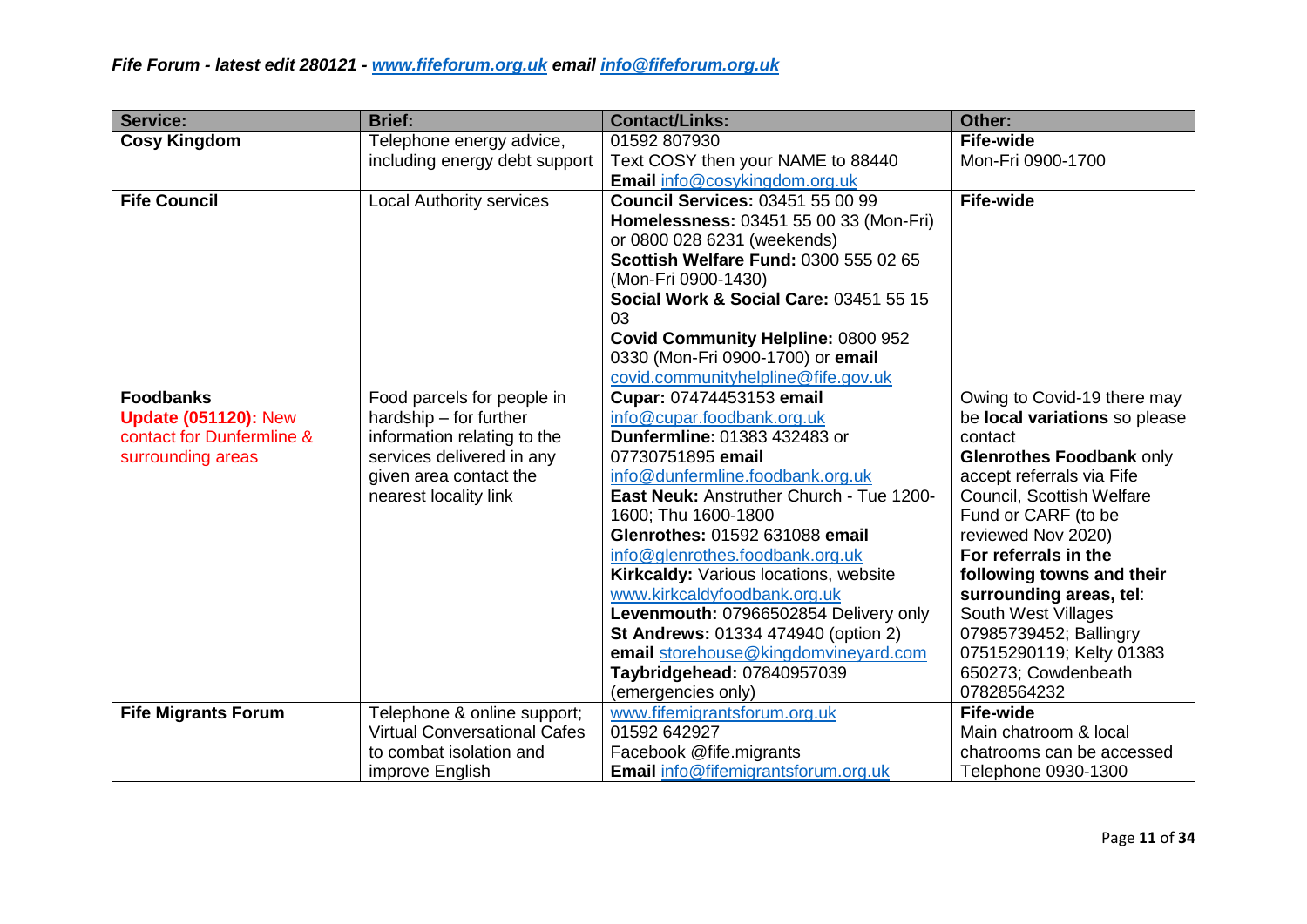| Service:                                             | <b>Brief:</b>                                                                                                                                                                                               | <b>Contact/Links:</b>                                                                                                                                                                                                                                     | Other:                                                                                                                                                            |
|------------------------------------------------------|-------------------------------------------------------------------------------------------------------------------------------------------------------------------------------------------------------------|-----------------------------------------------------------------------------------------------------------------------------------------------------------------------------------------------------------------------------------------------------------|-------------------------------------------------------------------------------------------------------------------------------------------------------------------|
| <b>Citizens Advice &amp; Rights</b><br><b>Fife</b>   | Telephone advice                                                                                                                                                                                            | www.cabfife.org.uk<br>General Advice 0345 1400 095<br>Debt Advice 0345 1400 094<br><b>Universal Credit 0800 023 2581</b><br>Macmillan Service (people affected by<br>Cancer) 0345 1400 092<br><b>Text Service for the Deaf Community</b><br>0787 2677 904 | <b>Fife-wide</b><br>Mon-Fri 0830-1600                                                                                                                             |
| <b>Asda Pharmacy</b>                                 | Call and collect service for<br>vulnerable people or those<br>who are practising social<br>distancing - prescriptions<br>can be collected from your<br>car at dedicated bays within<br>the store car parks. | Dunfermline (Halbeath) 01383 843617<br>Kirkcaldy (Carberry Road) 01592 657210                                                                                                                                                                             | <b>Fife-wide</b><br>Please note opening times<br>within stores may be reduced<br>and people should call their<br>local Asda pharmacy team for<br>more information |
| Fife One Stop Shop,<br><b>Scottish Autism</b>        | Support by e mail and<br>telephone; telephone support<br>by appointment; information<br>and advice in relation to<br>Autism and local supports for<br>autistic people, their families<br>and professionals  | www.scottishautism.org/services-<br>support/family-support/fife-one-stop-shop<br>01592 645350<br>Email fifeoss@scottishautism.org                                                                                                                         | <b>Fife-wide</b><br>Aim to respond within 3<br>working days                                                                                                       |
| <b>Kirkcaldy Central Mosque</b>                      | <b>Free Food Packs</b>                                                                                                                                                                                      | www.kirkcaldymosque.org.uk<br>01592 641057                                                                                                                                                                                                                | Fife-wide deliveries                                                                                                                                              |
| <b>Lead Scotland Befriending</b><br>for Young Carers | Distance Befriending for<br>Young Carers aged 12-18;<br>weekly telephone/email/video<br>support offered by volunteers                                                                                       | www.lead.org.uk<br>0131 228 9441 or 07775844885 Emma<br>Pauley<br><b>Email epauley@lead.org.uk</b>                                                                                                                                                        | <b>Fife-wide</b><br>Tue, Thu, Fri (working days)                                                                                                                  |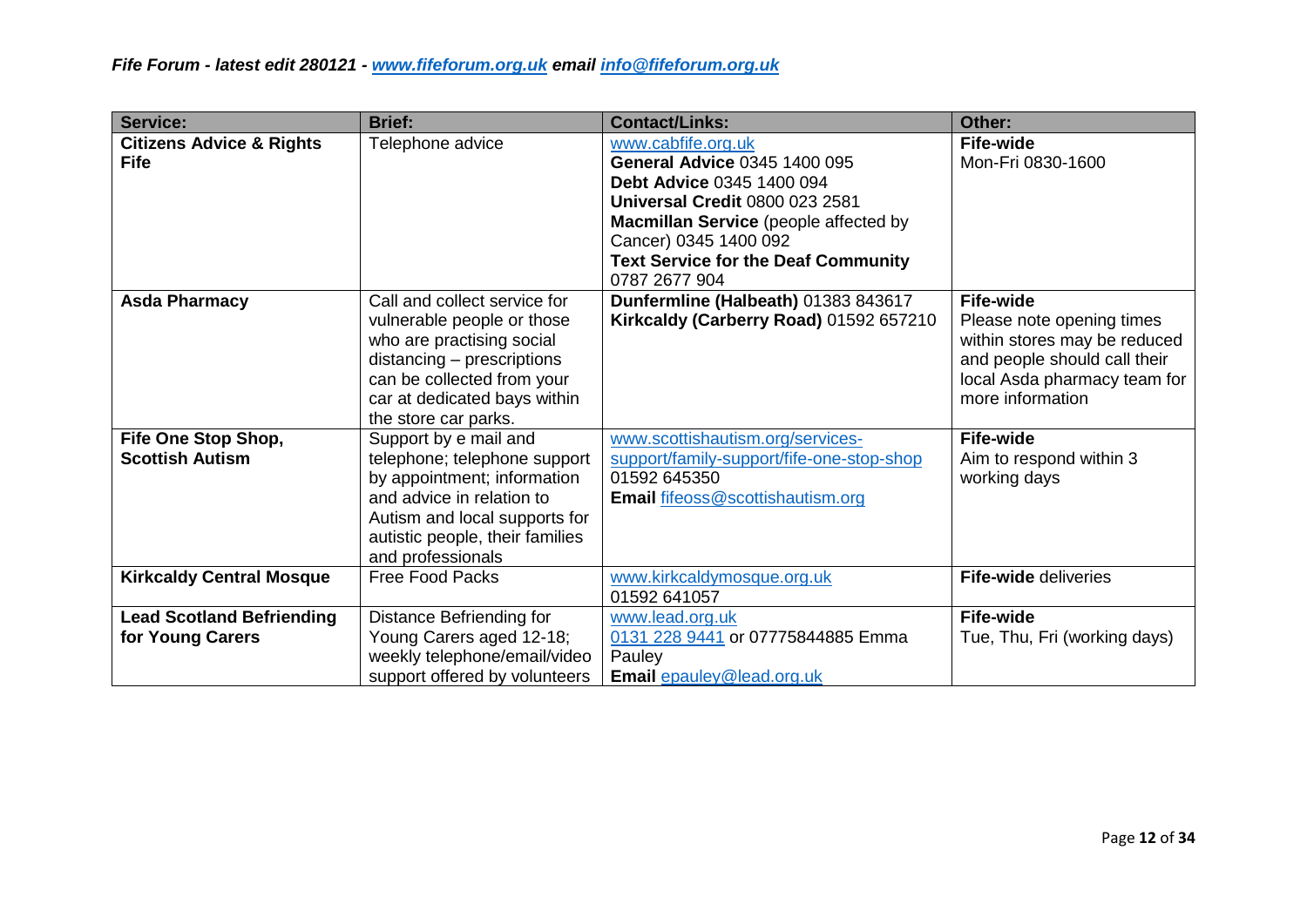| <b>Service:</b>                                                                                                     | <b>Brief:</b>                                                                                                                                                                                                                            | <b>Contact/Links:</b>                                                                                                                                                                                                                                                                                                                                                                                                                                                                                                                                                                                      | Other:                                                                                                                                                                                                                                                                                                                   |
|---------------------------------------------------------------------------------------------------------------------|------------------------------------------------------------------------------------------------------------------------------------------------------------------------------------------------------------------------------------------|------------------------------------------------------------------------------------------------------------------------------------------------------------------------------------------------------------------------------------------------------------------------------------------------------------------------------------------------------------------------------------------------------------------------------------------------------------------------------------------------------------------------------------------------------------------------------------------------------------|--------------------------------------------------------------------------------------------------------------------------------------------------------------------------------------------------------------------------------------------------------------------------------------------------------------------------|
| <b>Lead Scotland Learning</b><br><b>Project</b>                                                                     | Distance learning for<br>individuals (age 16+); weekly<br>telephone/email/video<br>support for those seeking to<br>learn how to use a computer<br>or another skill                                                                       | www.lead.org.uk<br>07768 916460 Dawn Robb (Fife Learning<br>Co-ordinator)<br>Email drobb@lead.org.uk                                                                                                                                                                                                                                                                                                                                                                                                                                                                                                       | <b>Fife-wide</b><br>Support will be provided by<br>volunteers, who are PVG<br>members; priority given to<br>people who live on their own                                                                                                                                                                                 |
| <b>Lead Scotland Befriending</b><br>(Adults)                                                                        | Distance befriending for<br>adults (age 16+); weekly<br>telephone/email/video call<br>support offered by volunteers<br>for those who are feeling<br>lonely or socially isolated;<br>priority is given to people<br>who live on their own | www.lead.org.uk<br>07950 771875 Louise Andree<br>Email louiseandree@lead.org.uk                                                                                                                                                                                                                                                                                                                                                                                                                                                                                                                            | <b>Fife-wide</b><br>Mon-Thu (working days)                                                                                                                                                                                                                                                                               |
| <b>Fife Centre for Equalities -</b><br>60+ Minority Ethnic Older<br><b>People Project</b><br><b>Update (090920)</b> | Minority ethnic older people<br>60+ can use this support to<br>access public services;<br>access befriending; &<br>information and signposting                                                                                           | www.centreforequalities.org.uk<br>01592 645310 Centre or<br>07826753539 Direct line for Damian<br>Hoggan-Radu (Operational Assistant)<br><b>Email</b> info@centreforequalities.org.uk or<br>damian@centreforequalities.org.uk<br>Cantonese 07881 925301<br>Romanian 07826 753539<br>Urdu 07827 405915<br>Vârstnicii etnici minoritari din Fife au acum<br>acces la asistență pentru a accesa serviciile<br>publice<br>少數民族長者現在可透過我們的服務獲得公<br>共服 務的資訊<br>فائف کے اقالیتی بزرگ اب ہماری مدد سے پبلک سروسز<br>کی رسائی حاصل کرسکتے ہیں<br>For other languages, the Centre will find the<br>right interpreter. | <b>Fife-wide</b><br>Alongside the<br>aforementioned service the<br>Centre's vison is to enable<br>everyone they work with to<br>take action that makes Fife a<br>more equal, fairer place to<br>live, work and study providing<br>a collective voice to<br>champion equality, diversity,<br>inclusion and social justice |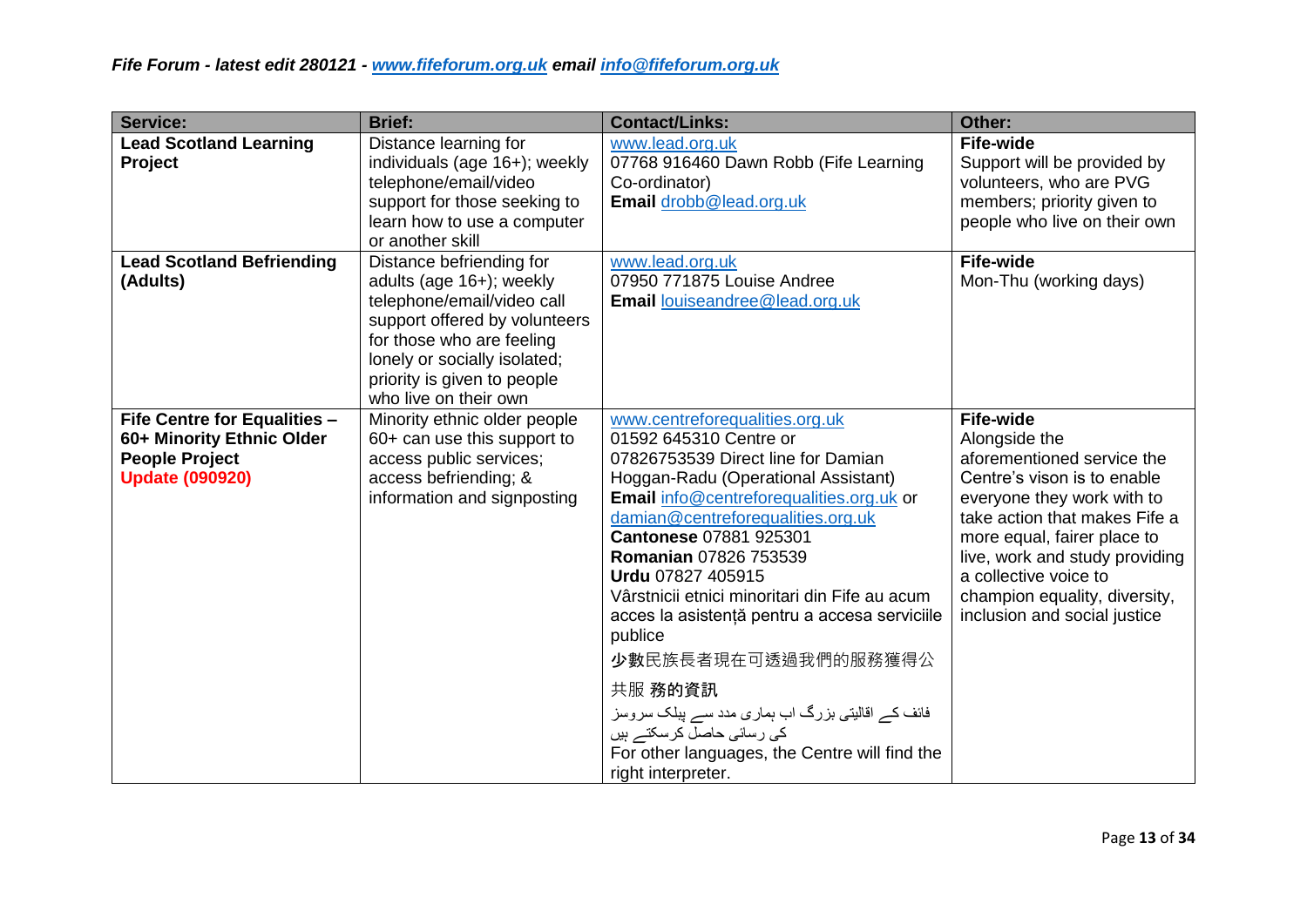| <b>Service:</b>                                     | <b>Brief:</b>                                                                                                                                                                                                                                                                                                                                                                                                                                                                                                                                                               | <b>Contact/Links:</b>                                                     | Other:                                                                                 |
|-----------------------------------------------------|-----------------------------------------------------------------------------------------------------------------------------------------------------------------------------------------------------------------------------------------------------------------------------------------------------------------------------------------------------------------------------------------------------------------------------------------------------------------------------------------------------------------------------------------------------------------------------|---------------------------------------------------------------------------|----------------------------------------------------------------------------------------|
| <b>Fife Carers Centre</b><br><b>Update (220920)</b> | New referrals accepted;<br>centre remains closed for<br>drop-in; offering telephone,<br>email and virtual contact<br>(face-to-face contact is not<br>currently available); current<br>services include - assistance<br>given to complete forms; help<br>with emergency planning<br>(including Carer Emergency<br>Cards); carer support<br>planning; a point of contact<br>for carers experiencing<br>difficulties; advocacy;<br>befriending for carers; online<br>male carers group; and, co-<br>ordinating supply of PPE to<br>entitled carers (see separate<br>entry p15) | www.fifecarerscentre.org<br>01592 205472<br>Email centre@fifecarers.co.uk | <b>Fife-wide</b><br>Referrals can be made via<br>the telephone or the online<br>portal |
| <b>Friendship Cabin</b>                             | Free to access virtual social<br>groups with entertainment<br>are held online via the Zoom<br>platform; to take part you<br>must have access to an<br>internet enabled device and<br>register your interest with<br>Pearl in the first instance                                                                                                                                                                                                                                                                                                                             | 07423154632 ask for Pearl                                                 | <b>Fife-wide</b>                                                                       |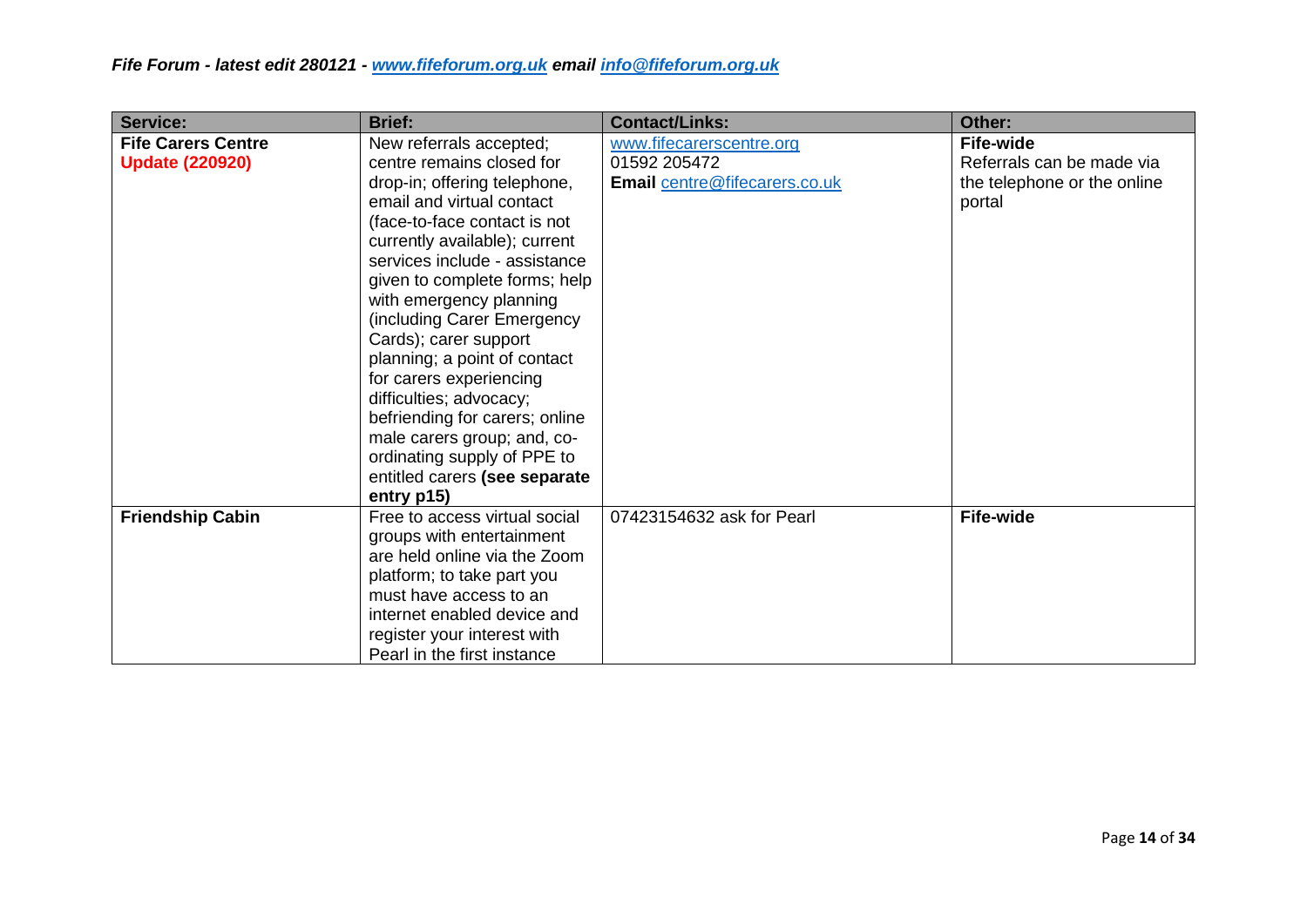| <b>Service:</b>                                                 | <b>Brief:</b>                                                    | <b>Contact/Links:</b>                               | Other:                      |
|-----------------------------------------------------------------|------------------------------------------------------------------|-----------------------------------------------------|-----------------------------|
| <b>Personal Protective</b><br><b>Equipment (PPE) for Unpaid</b> | Unpaid carers may be<br>entitled to PPE if the person            | To request PPE contact Fife Carers:<br>01592 205472 | <b>Fife-wide</b>            |
| <b>Carers</b>                                                   | being cared for has                                              | Email centre@fifecarers.co.uk                       |                             |
|                                                                 | symptoms or a diagnosis of                                       |                                                     |                             |
|                                                                 | Covid-19; has received a                                         |                                                     |                             |
|                                                                 | shielding letter and is not in                                   |                                                     |                             |
|                                                                 | isolation with the carer; or,                                    |                                                     |                             |
|                                                                 | any other risk there may be                                      |                                                     |                             |
|                                                                 | for both carer and person<br>being cared for                     |                                                     |                             |
| <b>Personal Protective</b>                                      | A Self-Directed Support                                          | To request PPE contact SDS Options                  | <b>Fife-wide</b>            |
| <b>Equipment (PPE) for</b>                                      | Personal Assistant employer                                      | Fife:                                               |                             |
| <b>Personal Assistants (Self-</b>                               | may request PPE if the                                           | 01592 803280                                        |                             |
| <b>Directed Support)</b>                                        | person being cared for has a                                     | Email ppe@sdsoptionsfife.org.uk                     |                             |
|                                                                 | diagnosis of Covid-19;                                           |                                                     |                             |
|                                                                 | another member of the same                                       |                                                     |                             |
|                                                                 | household has a diagnosis or                                     |                                                     |                             |
|                                                                 | symptoms; the person                                             |                                                     |                             |
|                                                                 | receiving care has received a<br>shielding letter; or, any other |                                                     |                             |
|                                                                 | risk for person receiving care                                   |                                                     |                             |
|                                                                 | or Personal Assistant(s)                                         |                                                     |                             |
| <b>Gingerbread Fife</b>                                         | Lone Parent Helpline;                                            | www.fifegingerbread.org.uk                          | <b>Fife-wide with Local</b> |
|                                                                 | Support Workers who offer                                        | 01592 725210                                        | <b>Projects</b>             |
|                                                                 | telephone advice; new                                            | Email info@fifegingerbread.org.uk                   | Helpline:                   |
|                                                                 | referrals accepted for: Teen                                     |                                                     | Mon-Thurs 0900-1700         |
|                                                                 | Parent Project; Making It                                        |                                                     | Fri 0900-1530               |
|                                                                 | Work; Square Start                                               |                                                     |                             |
|                                                                 | Levenmouth; Buddy Project;<br>&, Dad and Me                      |                                                     |                             |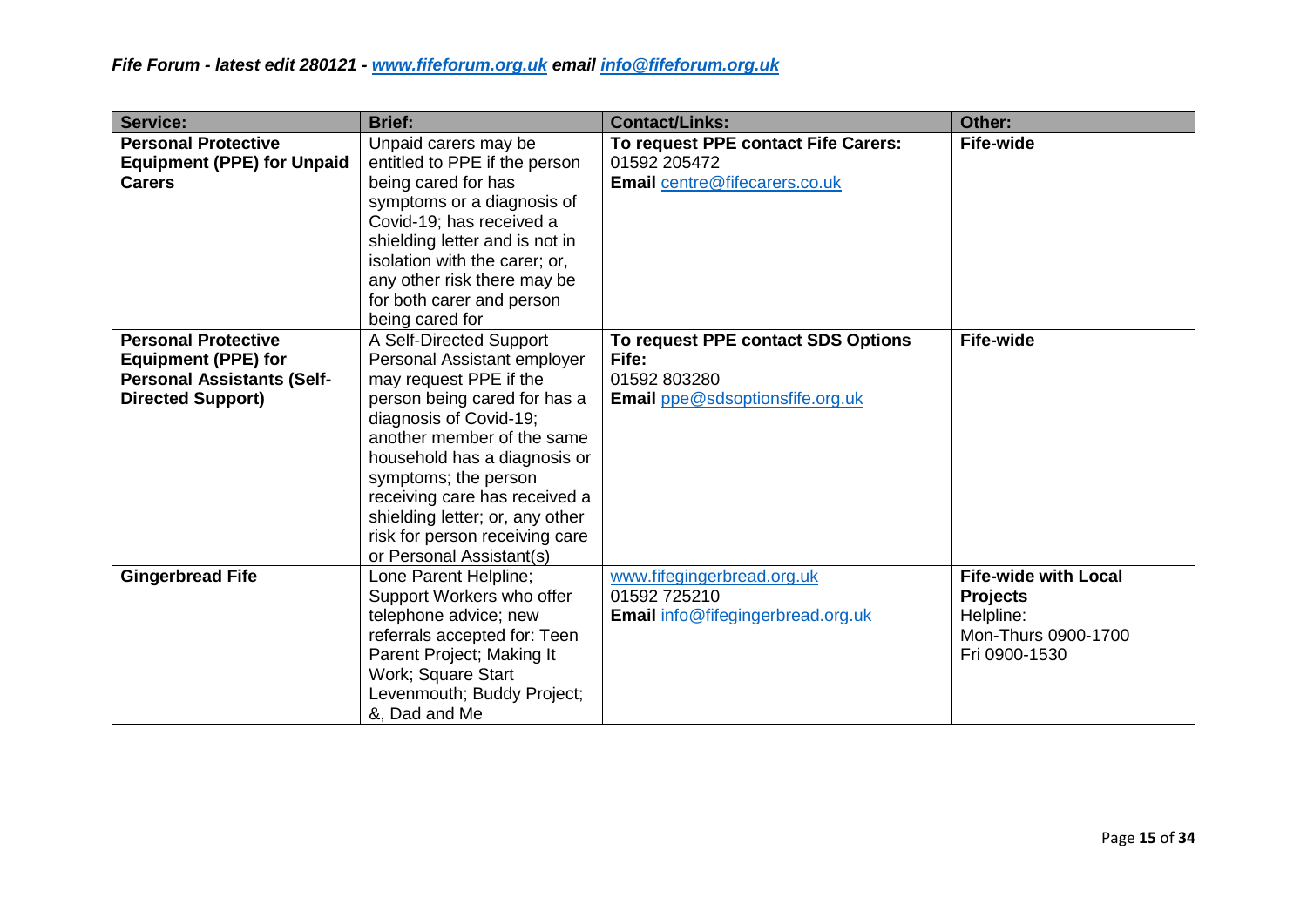| <b>Service:</b>                                                                                                                                                                                 | <b>Brief:</b>                                                                                                                                                                                                                                                                                                                                                                                                                 | <b>Contact/Links:</b>                                                                                                                                                                                                                                                                                                                                                                                                           | Other:                                                                                                                                                                                                                                                                    |
|-------------------------------------------------------------------------------------------------------------------------------------------------------------------------------------------------|-------------------------------------------------------------------------------------------------------------------------------------------------------------------------------------------------------------------------------------------------------------------------------------------------------------------------------------------------------------------------------------------------------------------------------|---------------------------------------------------------------------------------------------------------------------------------------------------------------------------------------------------------------------------------------------------------------------------------------------------------------------------------------------------------------------------------------------------------------------------------|---------------------------------------------------------------------------------------------------------------------------------------------------------------------------------------------------------------------------------------------------------------------------|
| <b>Fife Bus (previously known</b><br>as Dial a Ride and Ring &<br><b>Ride) Update: Commencing</b><br>170820 and bookable from<br>140820                                                         | Free door-to-door transport<br>for people who are unable to<br>access mainstream public<br>transport due to some form of<br>reduced mobility; from<br>170820 a revised service will<br>be in place across Fife 0800-<br>1730 (Mon-Sun); at this time,<br>the service will prioritise<br>people who need to make<br>essential trips, for example:<br>to attend medical<br>appointments, GP visits,<br>essential shopping trips | www.fife.gov.uk/kb/docs/articles/roads,-<br>travel-and-parking/demand-responsive-<br>transport<br>By following the link you can see what days<br>the service is running in each area by<br>clicking on Fifebus Service by Town<br>03451 55 11 88                                                                                                                                                                                | <b>Fife-wide</b><br>Bookings will only be taken<br>the day before travel, with<br>Sunday and Monday<br>bookings taken on a Friday                                                                                                                                         |
| Wells Near Me, Fife Health &<br><b>Social Care Partnership and</b><br><b>Partners</b><br><b>Update (140121): Twice</b><br>weekly service resumed with<br>an extension of the service<br>pending | Virtual Wells held twice<br>weekly from 041120 (Wed,<br>Thu 1000-1200); video calls<br>will connect participants with<br>an advisor who will aim to<br>help the person find solutions<br>to their health & well-being<br>issues, including available<br>supports; participants will<br>enter a virtual waiting room<br>or can pre-book an<br>appointment                                                                      | www.fifehealthandsocialcare.org/the-well<br>Email Aleksandra. Atanasova@fife.gov.uk<br>to make an appointment (please include:<br>name, contact, and brief description of the<br>issue)<br>03451 551 500 Dedicated telephone line for<br>people with no access to technology when<br>Wells are live<br><b>BSL</b> People requiring an interpreter should<br>request this when booking an appointment<br>(available from 091220) | <b>Fife-wide</b><br>Internet enabled video<br>device; chrome or safari<br>browser required<br>For people entering the<br>virtual waiting room please be<br>advised you may not be seen<br>if time expires<br>Dedicated telephone line in<br>operation when Wells are live |
| <b>Fife Sports &amp; Leisure Trust</b><br><b>Update (140121): In</b><br>accordance with Tier 4<br>restrictions all facilities closed                                                            | Sports & leisure activities<br>when restrictions allow<br>(check website for updates);<br>new downloadable App (see<br>website for information)<br>allowing users to help keep<br>track of activities & goals                                                                                                                                                                                                                 | www.fifeleisure.org.uk/coronavirus-update/                                                                                                                                                                                                                                                                                                                                                                                      | <b>Fife-wide</b><br>Phased reopening of centres;<br>membership updates and<br>offers                                                                                                                                                                                      |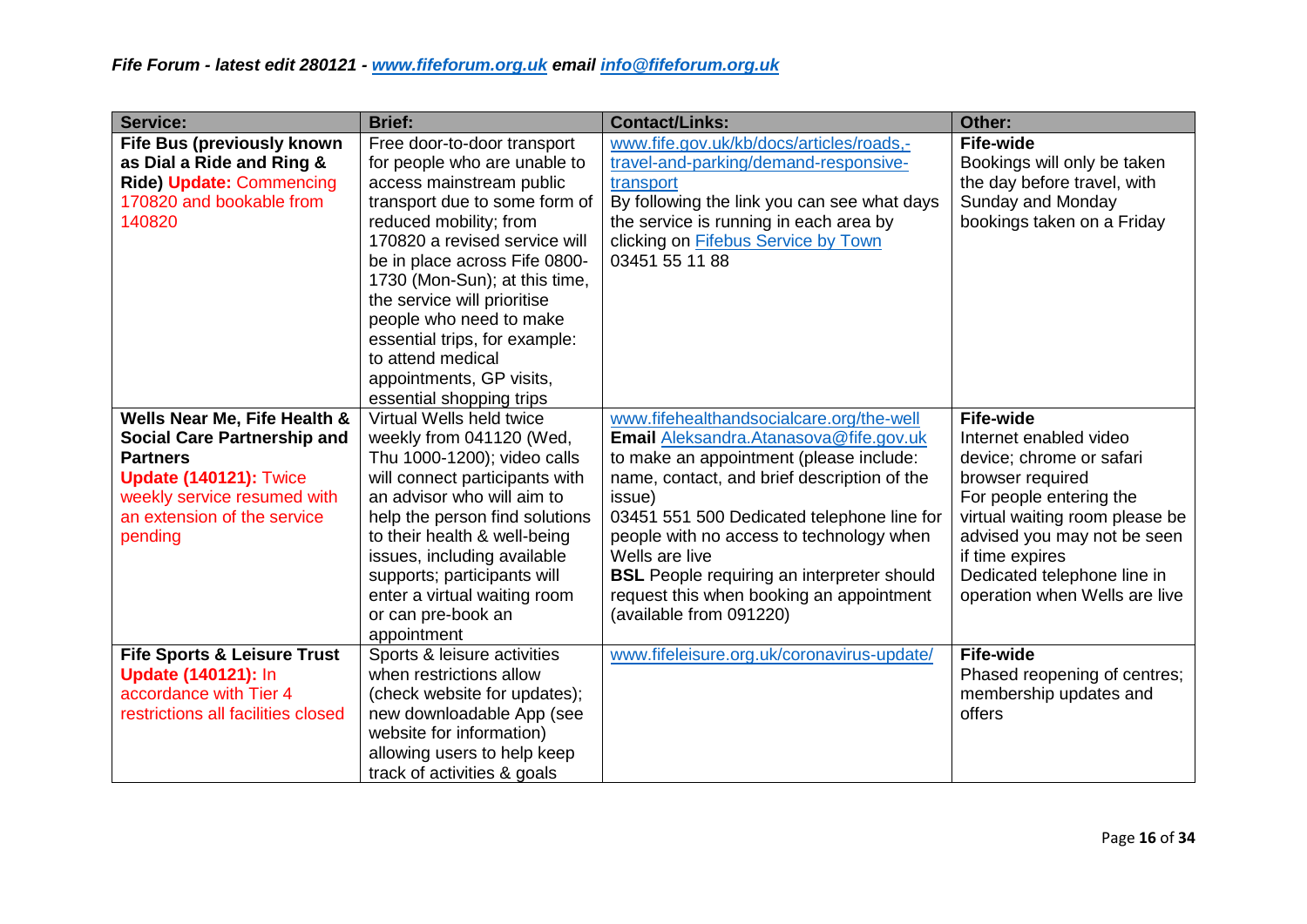| Service:                           | <b>Brief:</b>                   | <b>Contact/Links:</b>                             | Other:                        |
|------------------------------------|---------------------------------|---------------------------------------------------|-------------------------------|
| <b>Befriending (Communities)</b>   | For elderly, disabled and       | www.fifeshoppingandsupportservices.co.uk          | <b>Fife-wide</b>              |
| <b>Recovery Fund), Fife</b>        | vulnerable people who are       | 01592 653344                                      | Other privately purchased     |
| <b>Shopping &amp; Support</b>      | feeling isolated as a result of | Email                                             | provisions are available      |
| <b>Services</b>                    | the pandemic and would          | lynne@fifeshoppingandsupportservices.co.uk        | Update 280121: currently      |
| <b>Update (171220): A few</b>      | benefit from having a little    | Facebook                                          | providing support with        |
| hours are left for referrals       | company; open referral          |                                                   | shopping (paid for service) & |
| (available until the end of        | process                         |                                                   | safeguarding checks to those  |
| <b>March 2021)</b>                 |                                 |                                                   | people who are vulnerable     |
|                                    |                                 |                                                   | with no supports)             |
| Safe & Well Resource 2020          | Essential signposting,          | www.fifeforum.org.uk/resources-downloads/         | Fife-wide                     |
| <b>Edition, Fife Adult Support</b> | resources and supports for      | (click on 'Safe and Well 2020 Booklet')           |                               |
| & Protection Committee             | over the Christmas period       | <b>Email</b> shona.mcewan@fife.gov.uk for further |                               |
| Update (081220): Covering          |                                 | information                                       |                               |
| Christmas 2020                     |                                 | 03451 55 55 55 ext 442134                         |                               |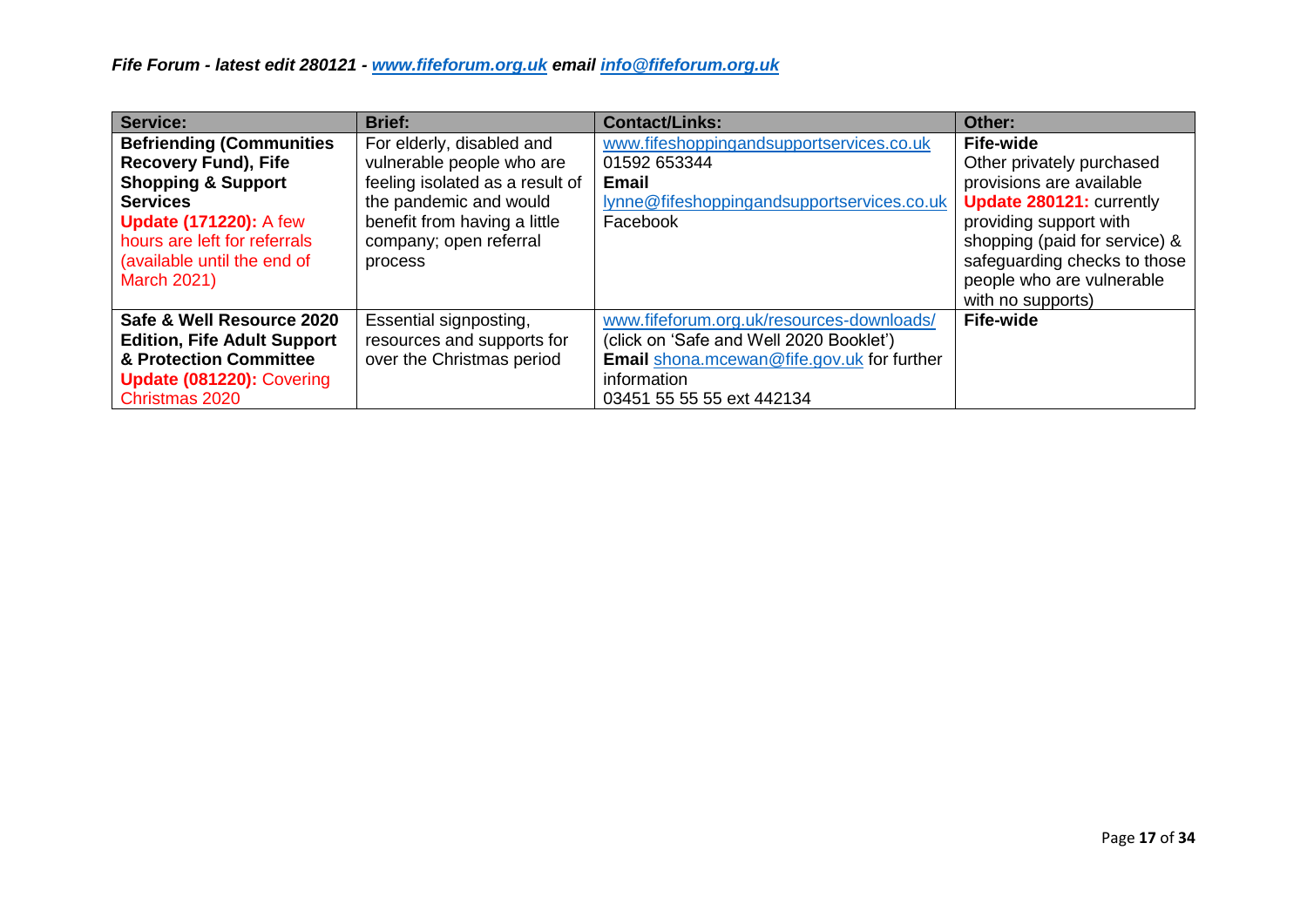| Service:                          | <b>Brief:</b>                   | <b>Contact/Links:</b>                       | Other:                             |
|-----------------------------------|---------------------------------|---------------------------------------------|------------------------------------|
| <b>Link Living, Better Than</b>   | Provide up to eight supported   | 01592 644048                                | Cowdenbeath,                       |
| Well                              | self-help sessions to adults    | Email selfhelp@linkliving.org.uk            | <b>Levenmouth, Glenrothes</b>      |
| <b>Update (201120)</b>            | 16+ who have experienced        | Write to Link Living Better Than Well, West | <b>Dunfermline, Kirkcaldy</b>      |
|                                   | childhood trauma to stay safe   | Bridge Mill, Bridge Street, Kirkcaldy, Fife | Participants must live in the      |
|                                   | and stable using a CBT          | <b>KY1 1TE</b>                              | abovementioned localities          |
|                                   | approach; the sessions aim      |                                             | <b>North East Fife &amp; South</b> |
|                                   | to help participants            |                                             | <b>West Fife Sessions will</b>     |
|                                   | understand the impact of        |                                             | always only be available via       |
|                                   | trauma, identify outcomes       |                                             | telephone or video call            |
|                                   | and how to work towards         |                                             |                                    |
|                                   | these, and connect to other     |                                             |                                    |
|                                   | supports; service is available  |                                             |                                    |
|                                   | by telephone or video call;     |                                             |                                    |
|                                   | approximately 4-6 week          |                                             |                                    |
|                                   | waiting period for a coach;     |                                             |                                    |
|                                   | referrals can be self or on     |                                             |                                    |
|                                   | behalf of (with consent)        |                                             |                                    |
| <b>Sporting Memories</b>          | Aim to demonstrate the          | www.sportingmemoriesnetwork.com             | <b>National &amp; Kirkcaldy;</b>   |
| <b>Update (150120): New</b>       | health, wellbeing and social    | Email admin@thesmf.co.uk                    | <b>Glenrothes Online Groups</b>    |
| initiative to encourage           | benefits of talking about sport | Local Contact 07941123278 or email          | Wed 1030-1200 Kirkcaldy            |
| physical activity at home;        |                                 | gary@thesmf.co.uk Gary Waddell, Group       | Wed 1330-1500 Glenrothes           |
| <b>Sporting Memories KITbag</b>   |                                 | Delivery & Practice Co-ordinator            |                                    |
| designed to be used in            |                                 | Sporting Memories KITbag Sign up by         |                                    |
| conjunction with either weekly    |                                 | contacting Gary or by Survey Monkey         |                                    |
| calls, virtual sessions or        |                                 | www.surveymonkey.co.uk/r/DLFVR6R            |                                    |
| phone circles                     |                                 |                                             |                                    |
| <b>Scotland Hourglass (Action</b> | Free shopping bag delivery      | 07496323801                                 | <b>Dunfermline &amp; West Fife</b> |
| on Elder Abuse)                   | for older people in isolation.  | <b>Email</b> colinscott@wearehourglass.org  |                                    |
| <b>Dunfermline Central</b>        | Shopping/essential deliveries   | Telephone or SMS 07946636913                | <b>Dunfermline to Rosyth</b>       |
| <b>Mosque</b>                     | including halal; free food      |                                             |                                    |
|                                   | parcels for those 60+ in need   |                                             |                                    |

## **Across Multiple Localities**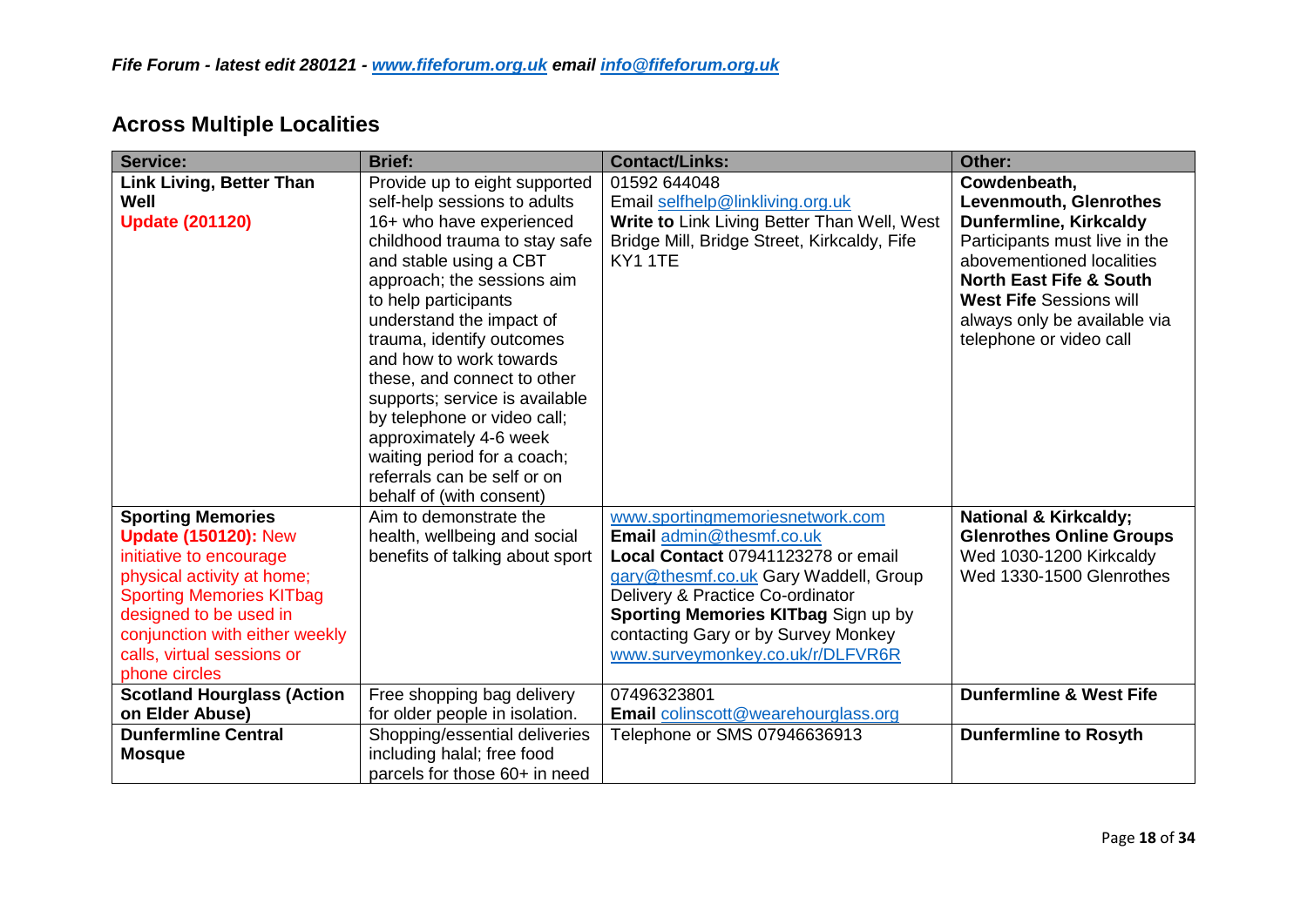| <b>Service:</b>                        | <b>Brief:</b>                   | <b>Contact/Links:</b>                     | Other:                             |
|----------------------------------------|---------------------------------|-------------------------------------------|------------------------------------|
| Sam's Mental Health Café               | Peer support team offering      | www.samscafe.org.uk                       | Kirkcaldy (Fife-wide with          |
| (SAMH), Linton Lane                    | mental health and crisis        | Write to Sam's, SAMH, First House,        | enquiries or for those able        |
| Centre, Templehall,                    | support for anyone aged 16+;    | Woodmill Road, Dunfermline KY11 4SS       | to access)                         |
| <b>Kirkcaldy</b>                       | drop-in                         | Email sams.cafe@samh.org.uk               | Wed, Fri, Sat, Sun 1500-2100       |
| Update (240720): reopened              |                                 |                                           |                                    |
| Sam's Mental Health Café               | Peer support team offering      | www.samscafe.org.uk                       | Dunfermline (Fife-wide with        |
| (SAMH), First House,                   | mental health and crisis        | 07725214012                               | enquiries or for those able        |
| <b>Woodmill Road,</b>                  | support for anyone aged 16+;    | Write to Sam's, SAMH, First House,        | to access)                         |
| <b>Dunfermline KY11 4SS</b>            | drop-in                         | Woodmill Road, Dunfermline KY11 4SS       | Thu, Fri, Sat, Sun 1500-2300       |
| Update (070920): reopened              |                                 | Email sams.cafe@samh.org.uk               |                                    |
| F3 Food for Families,                  | Free fresh food during          | www.gillespiechurch.org/mission-          | <b>Dunfermline &amp; West Fife</b> |
| <b>Gillespie Memorial Church,</b>      | summer school holidays for      | outreach/f3-food-for-families/            | Service commences from             |
| <b>Dunfermline</b>                     | families struggling to feed the | 07518902602 Leave a message or text &     | 060720                             |
|                                        | family                          | you will get a call back                  |                                    |
|                                        |                                 | Email f3gillespiechurch@gmail.com         |                                    |
|                                        |                                 | Facebook F3 or foodforfamiliesdunfermline |                                    |
| <b>Benarty Fruits, Lochore</b>         | Fruit/Veg deliveries            | www.benartyfruits.co.uk/shop              | <b>Oakley to Glenrothes</b>        |
|                                        |                                 | 07786025233                               | Open Mon-Fri 0900-1500 &           |
|                                        |                                 |                                           | Sat 0900-1200                      |
| Aberdour Bakery, Aberdour              | Fresh bakery products &         | 01383 860330                              | Rosyth, Townhill,                  |
| Update (280121): Deliveries            | some essentials; deliveries     |                                           | Burntisland, Kinghorn,             |
| within 10-mile radius                  | Thu-Sat; tel to place order &   |                                           | Dalgety Bay & surrounding          |
| <b>including Culross &amp; Kinross</b> | check stock availability; card  |                                           | areas                              |
|                                        | payment or cash on delivery     |                                           | Mon-Sat 0800-1400                  |
| <b>Fife Curnie Clubs</b>               | Promoting social inclusion      | www.fassaction.org.uk/curnie-clubs-home/  | <b>Virtual Groups:</b>             |
| <b>Update (171120)</b>                 | and combating social            | 07384514478 Kirkcaldy (Jo)                | <b>Kirkcaldy Tues 1100</b>         |
|                                        | isolation for people aged 26-   | 07384514479 Cupar & Glenrothes (Karen)    | <b>Cupar &amp; Glenrothes Tues</b> |
|                                        | 49; continuing to support       | 07748631648 Cowdenbeath & Dunfermline     | 1100                               |
|                                        | members and new referrals       | Steve)                                    | Cowdenbeath &                      |
|                                        | (including self-referrals);     | 07384514478 Methil (Jo)                   | Dunfermline Wed 1100               |
|                                        | online group chats and          | 07741559373 Volunteer Opportunities       | Methil Thu 1100                    |
|                                        | predetermined activities; 1:1   | (Kerry)                                   |                                    |
|                                        | support for members             | Email curnieclubsinfife@gmail.com         |                                    |
|                                        | available                       | <b>Facebook Fife Curnie Clubs</b>         |                                    |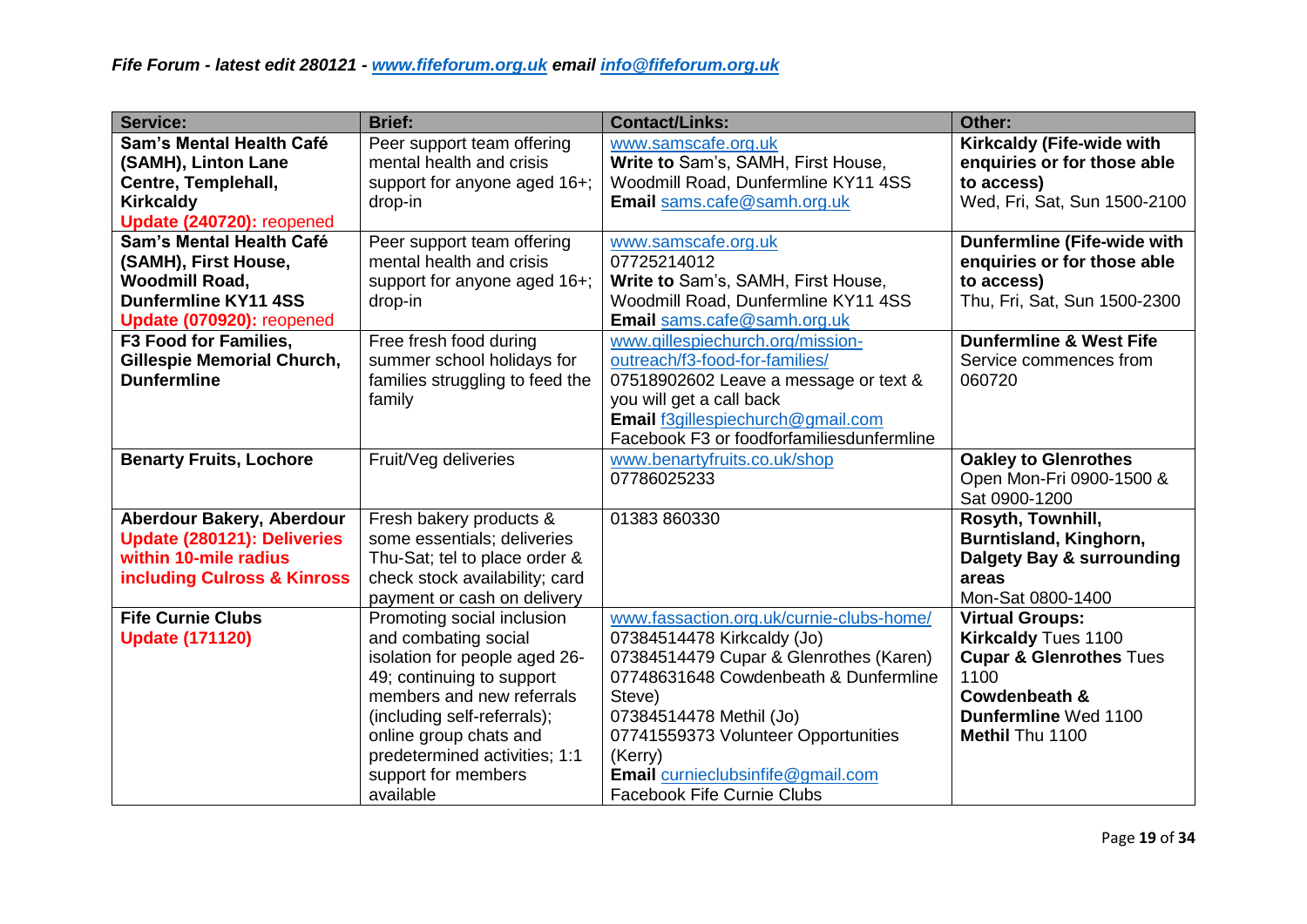| <b>Service:</b>                   | <b>Brief:</b>                 | <b>Contact/Links:</b>                     | Other:                              |
|-----------------------------------|-------------------------------|-------------------------------------------|-------------------------------------|
| <b>Raith Fruit Shop</b>           | Fruit/Veg & some essentials   | www.raithfruit.com                        | Kirkcaldy, Dunfermline &            |
|                                   | being delivered               | 01592 653444                              | <b>Glenrothes Areas</b>             |
| <b>Womens Wellbeing Club</b>      | Female only mental health     | Facebook                                  | <b>Glenrothes &amp; Dunfermline</b> |
|                                   | group – online resource       | www.womenswellbeingclub.co.uk             |                                     |
| <b>Employment Plus, Salvation</b> | Free & confidential help with | www.salvationarmy.org.uk/employability    | Levenmouth, Glenrothes,             |
| <b>Army</b>                       | employability, training, in-  | 0800 652 4276                             | Kirkcaldy, Lochgelly &              |
| <b>Update (241120)</b>            | work support and well-being   | <b>Email</b>                              | Cowdenbeath                         |
|                                   | & life skills                 | employmentplus@salvationarmy.org.uk       |                                     |
|                                   |                               | Local Contact 07827037013 Dawn Hinton     |                                     |
|                                   |                               | Email dawn.hinton@salvationarmy.org.uk    |                                     |
| <b>Pain Association</b>           | Professionally-led training   | www.painassociation.co.uk                 | <b>Dunfermline (Townhill</b>        |
| Update (041220): Programme        | group for people with all     | 0800 783 6059                             | <b>Community Centre)</b> from       |
| commencing 130121                 | forms of chronic pain;        | Email info@painassociation.com To join a  | 130121 1000-1200                    |
|                                   | sessions focus on building    | zoom meeting - include a contact          | <b>Kirkcaldy (St Bryce Kirk)</b>    |
|                                   | skills that help people to    | telephone number and which locality group | Centre) from 140121 1030-           |
|                                   | regain control and cope more  | you wish to join)                         | 1230                                |
|                                   | effectively; meetings will be | Email awaugh@painassociation.com For      | Levenmouth (Buckhaven               |
|                                   | held using a mixed approach   | information or a programme                | <b>Community Centre)</b> from       |
|                                   | (Zoom; face-to-face where     |                                           | 140121 1330-1530                    |
|                                   | possible; and/or a mixture of |                                           | Cupar (YMCA) from 250121            |
|                                   | both); book a placement no    |                                           | 1330-1530                           |
|                                   | later than 2 days before the  |                                           |                                     |
|                                   | event                         |                                           |                                     |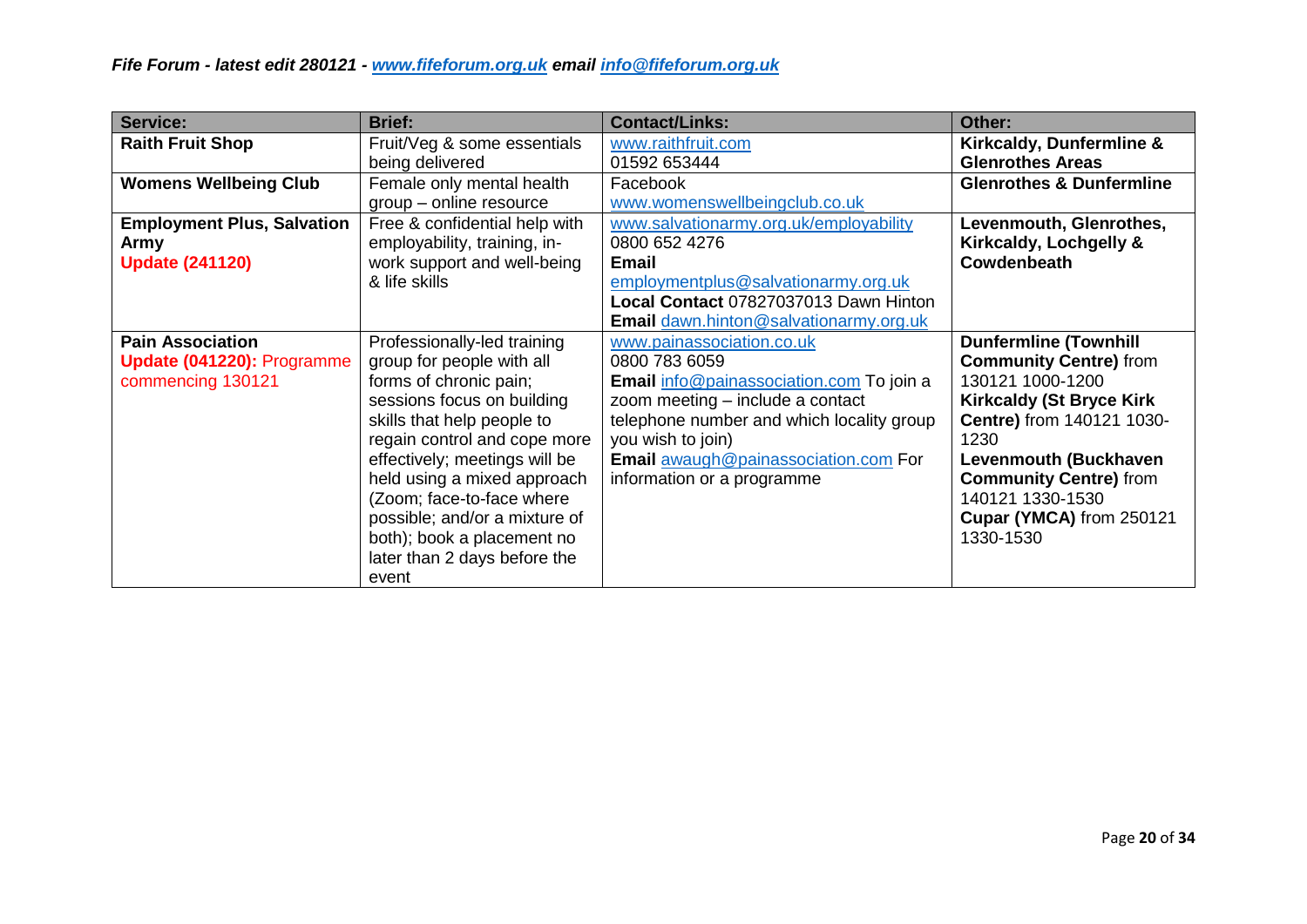| Service:                                                                                                                                                                                                      | <b>Brief:</b>                                                                                                                                                                                                                                                                                                                                                 | <b>Contact/Links:</b>                                                                   | Other:                                                                                                                                                                                   |
|---------------------------------------------------------------------------------------------------------------------------------------------------------------------------------------------------------------|---------------------------------------------------------------------------------------------------------------------------------------------------------------------------------------------------------------------------------------------------------------------------------------------------------------------------------------------------------------|-----------------------------------------------------------------------------------------|------------------------------------------------------------------------------------------------------------------------------------------------------------------------------------------|
| <b>Largo Area Coronavirus</b><br><b>Response Team</b><br>Update (151020): Remains<br>operable with volunteers on<br>standby                                                                                   | Support to access local<br>shopping delivery services<br>and deliveries where local<br>shops are unable; Telephone<br>befriending for isolated<br>people is also being<br>developed                                                                                                                                                                           | 0800 999 3465                                                                           | 5 local contacts for <b>New</b><br><b>Gilston &amp; Woodside;</b><br><b>Newburn &amp; Drumeldrie;</b><br><b>Upper Largo; Lower Largo;</b><br>and, Lundin Links                           |
| Arden House Projects,<br>Leven                                                                                                                                                                                | Primarily for over 65s Arden<br>House will support vulnerable<br>people where it is able to do<br>so; all services associated<br>with the pandemic are free of<br>charge - enquiries;<br>signposting; telephone<br>befriending (existing clients;<br>new referrals); shopping<br>deliveries; prescription<br>collection; & the provision of<br>free hot meals | www.ardenproject.org.uk<br>01333 303210<br>Email ardenhp@googlemail.com                 | Levenmouth, including the<br><b>Wemyss Villages;</b><br>Kennoway; Lundin Links; &<br><b>Largo Villages</b><br>Mon-Fri 0900-1700<br>Messages can be left and will<br>be responded to asap |
| <b>Monday Lunch Club, St</b><br><b>Agatha's &amp; St Giles RC</b><br>Church, 160 Methil Brae,<br><b>Methil</b><br>Update (171120): Closed until<br>restrictions are eased; follow<br>social media for updates | Free Lunch Club open to all<br>(soup, sandwiches & hot<br>drinks); in the church hall                                                                                                                                                                                                                                                                         | Facebook @stagthas                                                                      | <b>Methil (Levenmouth)</b><br>Mon 1200-1330                                                                                                                                              |
| It's Game Time & Talk Time,<br><b>East Fife Community</b><br><b>Football Club, Bayview</b><br>Stadium, Methil                                                                                                 | All fitness levels welcome;<br>opportunity to meet new<br>people; discuss all things<br>mental health & well-being;<br>grab a drink and a blether<br>before and after the game                                                                                                                                                                                | www.eastfifecommunityfootballclub.com<br>Email alan.lowe@efcfc.co.uk for<br>information | Levenmouth<br>Thu 1030-1230 Bayview<br>Stadium, Free                                                                                                                                     |

# **Levenmouth Locality**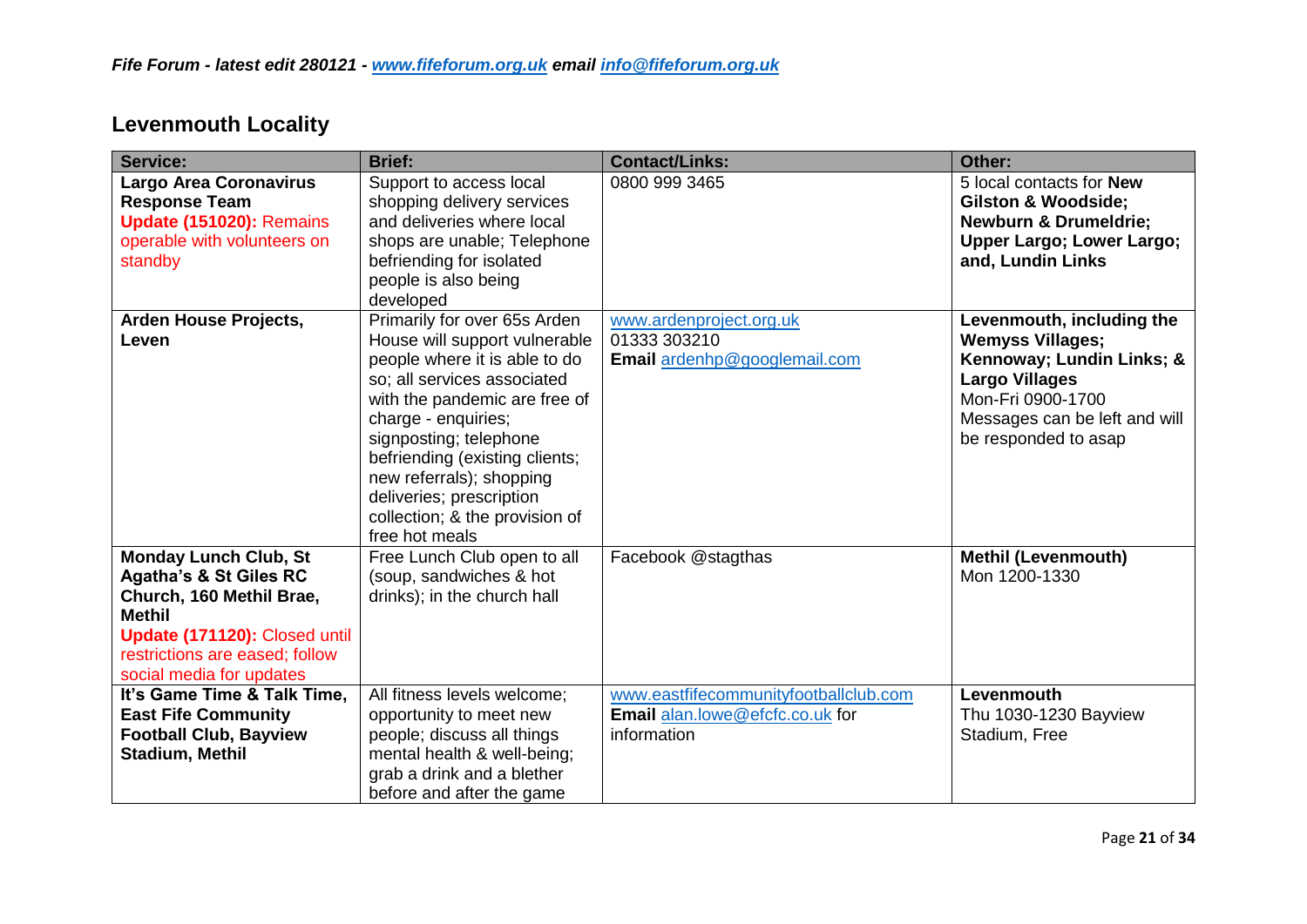| Service:                                                                                                                                                            | <b>Brief:</b>                                                                                                                                                                                            | <b>Contact/Links:</b>                                                                                                                                                   | Other:                                                             |
|---------------------------------------------------------------------------------------------------------------------------------------------------------------------|----------------------------------------------------------------------------------------------------------------------------------------------------------------------------------------------------------|-------------------------------------------------------------------------------------------------------------------------------------------------------------------------|--------------------------------------------------------------------|
| <b>Walking Football, East Fife</b><br><b>Community Football Club,</b><br><b>Bayview Stadium, Methil</b><br><b>Update (031120):</b><br>Commenced from 251020<br>1730 | The beautiful game at a<br>slower pace; over 45s; due to<br>restrictions contact Alan<br>Lowe in the first instance                                                                                      | www.eastfifecommunityfootballclub.com<br>07710532424 Alan Lowe<br>Email alan.lowe@efcfc.co.uk for<br>information and how to book                                        | Levenmouth<br>Book online or contact for<br>information            |
| Cosy Kids on Tour,<br><b>Levenmouth Childrens</b><br><b>Clothing Bank (in</b><br>partnership with Fife<br>Council)<br><b>Update (031220): From</b><br>301112        | Trial drop-in Savoy Centre,<br>Methil (Mon) and The Centre,<br>Leven (Tue) from 301112;<br>help with winter coats/shoes<br>for children                                                                  | Savoy Centre, Methil Drop-in between<br>1500-1700 on Mon 3011; 0712; 1412;<br>211220<br>The Centre, Leven Drop-in between 1500-<br>1700 on Tue 0112; 0812; 1512; 221220 | Levenmouth<br>Limited service dependent<br>upon stock availability |
| <b>Taxi Centre Fife</b><br>Update (210121): Transport<br>assistance (Vaccine related)                                                                               | Free transport being offered<br>for elderly people living on<br>their own and without any<br>other family, friends or<br>transport options to get their<br>vaccine injection; Covid<br>secure taxi fleet | www.taxicentrefife.com<br>01333 300300<br><b>Email</b> taxicentre@hotmail.com<br>Facebook                                                                               | Levenmouth                                                         |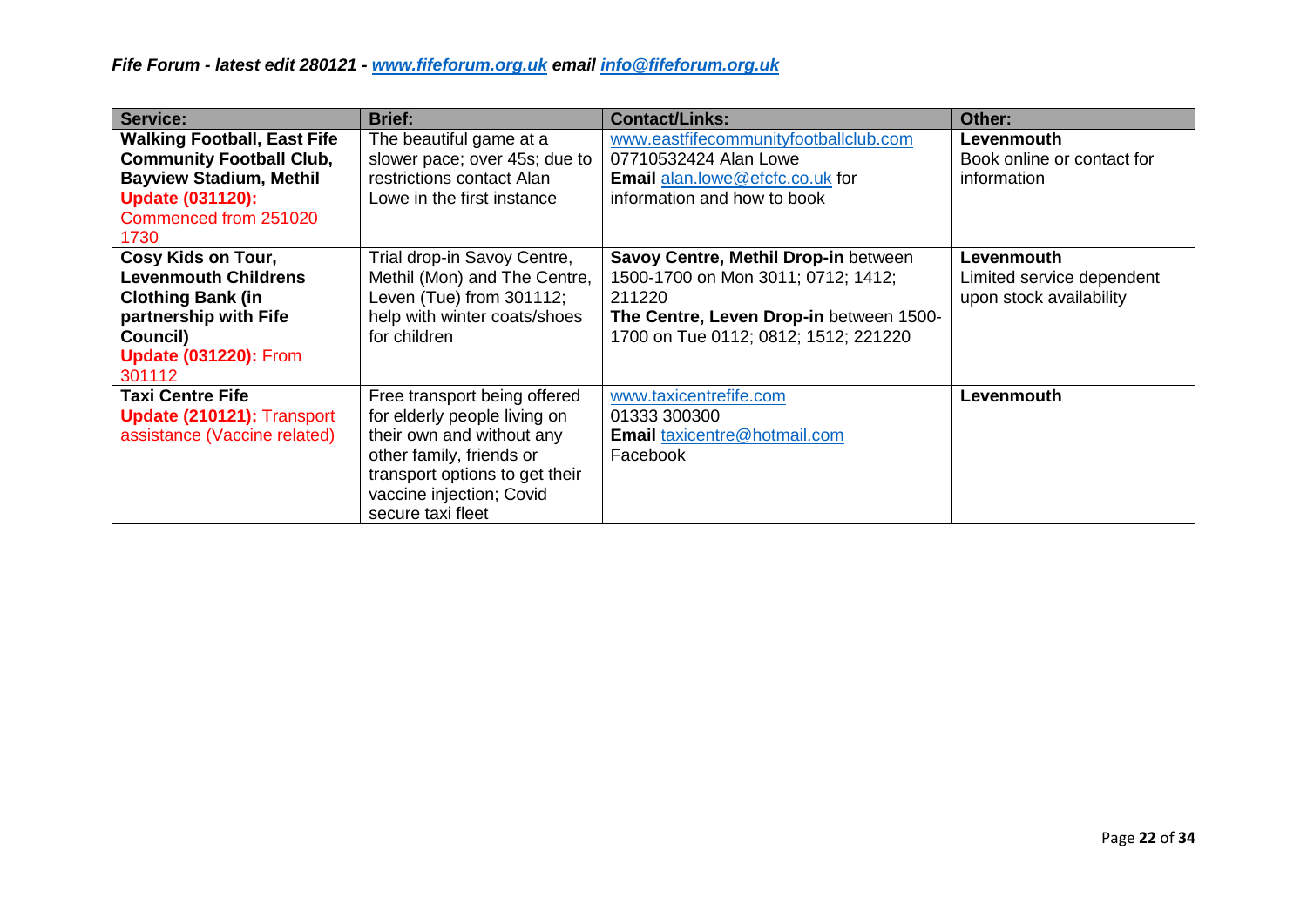| <b>Service:</b>                                                                                                                                                                                                               | <b>Brief:</b>                                                                                                                                                                                                                                                                                                                                                                                                                        | <b>Contact/Links:</b>                                                                                                                                                                                                                                                                                                                                                                | Other:                                                                              |
|-------------------------------------------------------------------------------------------------------------------------------------------------------------------------------------------------------------------------------|--------------------------------------------------------------------------------------------------------------------------------------------------------------------------------------------------------------------------------------------------------------------------------------------------------------------------------------------------------------------------------------------------------------------------------------|--------------------------------------------------------------------------------------------------------------------------------------------------------------------------------------------------------------------------------------------------------------------------------------------------------------------------------------------------------------------------------------|-------------------------------------------------------------------------------------|
| <b>Age Concern Glenrothes</b><br>Update (070121): Whilst Fife<br>remains under Tier 4<br>restrictions remote working<br>only; providing<br>welfare/befriending calls &<br>activity packs; new referrals<br>are still accepted | Groups remain closed;<br>however, the service is now<br>open to new referrals for the<br>'Help to Stay at Home'<br>service (1-hour visits); limited<br>availability as existing service<br>users have been offered this<br>support where required                                                                                                                                                                                    | www.ageconcernglenrothes.org<br>01592 756316                                                                                                                                                                                                                                                                                                                                         | Glenrothes, Leslie,<br><b>Markinch, Thornton and</b><br><b>Coaltown of Balgonie</b> |
| <b>Leslie Community Pantry</b>                                                                                                                                                                                                | Stocked food pantry free to<br>the local community located<br>at the back of the Station<br>Hotel (277 High Street); if<br>you are struggling to get out<br>and need a parcel, delivery<br>can be arranged                                                                                                                                                                                                                           | Telephone or text 07730789255<br>Facebook - Leslie Community Pantry                                                                                                                                                                                                                                                                                                                  | <b>Leslie</b><br>Food Pantry closes 1700                                            |
| <b>Collydean Community</b><br>Centre, Glenrothes -<br><b>Community Supports</b><br><b>Update (081020)</b>                                                                                                                     | Free food parcels; shopping;<br>picking-up/delivering<br>prescriptions & medical<br>supplies; Community Fridges<br>& freezers; distribution of<br>FareShare & neighbourly<br>surplus food; disbursements<br>of funds to local<br>organisations via the<br><b>Supporting Communities</b><br>Fund; Digital Connectivity -<br>free technology devices<br>along with free Wi-Fi to the<br>elderly & vulnerable;<br>telephone befriending | Free food parcels, shopping,<br>prescriptions, etc 01592 359012<br>Disbursement of Funds 01592 742913<br>Digital Connectivity 01592 359022<br>Telephone Befriending 01592 359040<br>Community Pantry Mon-Fri 0900-1645<br><b>Further information please contact Rose</b><br>Duncan, Centre Manager on 01592<br>742913 or 07926503923<br>Email<br>rose@collydeancommunitycentre.co.uk | <b>North Glenrothes</b><br>(including Cadham and<br>Leslie)                         |

# **Glenrothes Locality**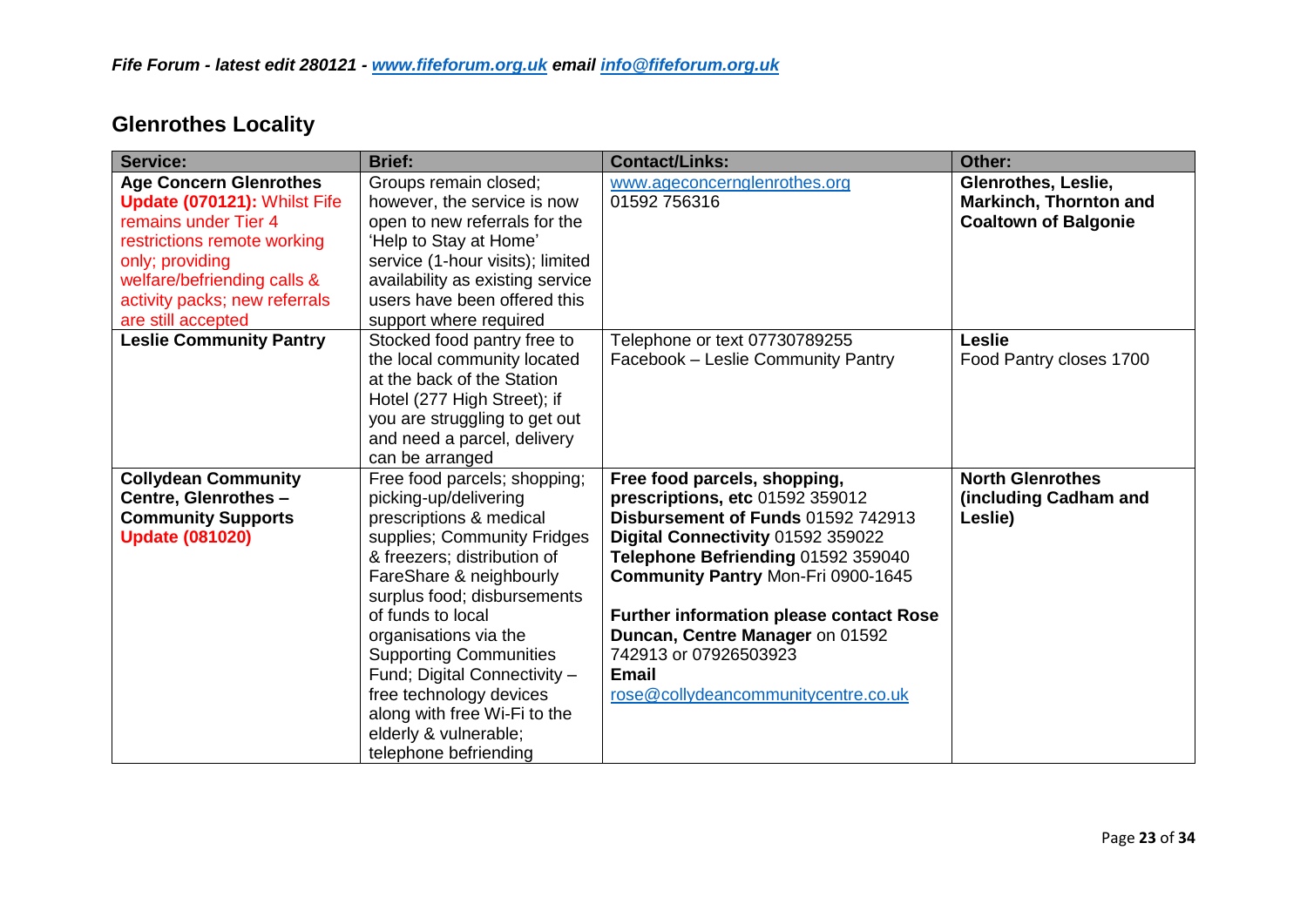| <b>Service:</b>                | <b>Brief:</b>                | <b>Contact/Links:</b>                | Other:            |
|--------------------------------|------------------------------|--------------------------------------|-------------------|
| <b>Markinch Community</b>      | Shopping; dog walking;       | 07922221629                          | <b>Markinch</b>   |
| <b>Council</b>                 | gardening; and, a friendly   |                                      | Mon-Sat 0900-1600 |
| <b>Update (091020): Ceased</b> | voice                        |                                      |                   |
| <b>Leslie Baptist Church</b>   | Assisting those struggling   | <b>Email</b>                         | <b>Leslie</b>     |
|                                | with loneliness or providing | community@lesliebaptistchurch.org.uk |                   |
|                                | food for their family        |                                      |                   |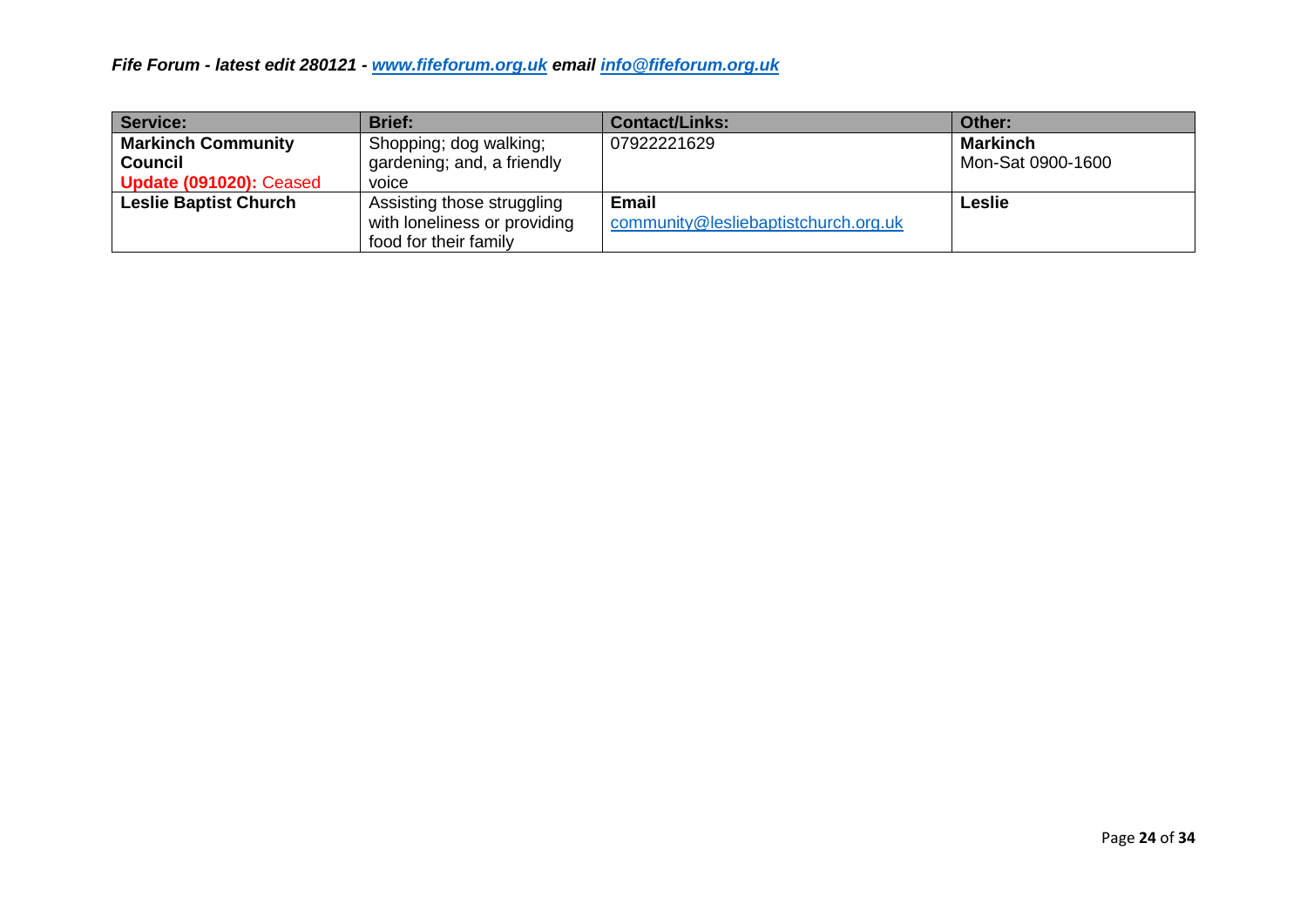|  |  | <b>North East Fife Locality</b> |
|--|--|---------------------------------|
|--|--|---------------------------------|

| Service:                         | <b>Brief:</b>                   | <b>Contact/Links:</b>                   | Other:                              |
|----------------------------------|---------------------------------|-----------------------------------------|-------------------------------------|
| <b>Auchtermuchty Community</b>   | Hot meal deliveries;            | 01337 827068                            | <b>Auchtermuchty &amp; Dunshalt</b> |
| <b>Centre</b>                    | Foodbank; free packed           | Facebook (PM for free packed lunches)   | Mon 1400-1500; Wed 1730-            |
| <b>Update (081020)</b>           | lunches during school breaks    | @AuchtermuchtyCommunityCentre           | 1830 Foodbank                       |
| <b>East Neuk Community &amp;</b> | From 200720 - Signposting       | 0800 999 6543                           | <b>East Neuk</b>                    |
| <b>Emergency Planning Team</b>   | list now available              | Facebook or Messenger @ENCEPT.UK        |                                     |
| Update (208020): Emergency       |                                 |                                         |                                     |
| <b>Response Deactivated</b>      |                                 |                                         |                                     |
| <b>East Neuk Frail Elderly</b>   | Continuing to support           | Contact Ruby Urlotti (East Neuk Frail   | <b>East Neuk</b>                    |
| Project                          | existing service users by       | <b>Elderly Project)</b>                 |                                     |
| <b>Update (291020): In</b>       | telephone; accepting new        | Email enproject10@gmail.com             |                                     |
| partnership with the East        | referrals (telephone contact);  |                                         |                                     |
| <b>Neuk First Responders</b>     | delivering, in partnership with |                                         |                                     |
| delivering Christmas lunch on    | Waid Academy, 'Afternoon        |                                         |                                     |
| Christmas Day for those who      | Tea in a Bag' on a fortnightly- |                                         |                                     |
| are alone                        | cycle (from end of Oct, Fri     |                                         |                                     |
|                                  | pm); planning from Nov to       |                                         |                                     |
|                                  | open a 'Drop-in' Café' at the   |                                         |                                     |
|                                  | Lower Town Hall, Anstruther     |                                         |                                     |
|                                  | Thu 1000-1600 (should           |                                         |                                     |
|                                  | guidance & Government           |                                         |                                     |
|                                  | permit)                         |                                         |                                     |
| <b>Community Aid St Andrews</b>  | Established by the              | www.communityaidstandrews.co.uk         | <b>St Andrews</b>                   |
| (CASA)                           | community to support others     | 03000 122014                            | The group stresses it is not a      |
|                                  | during the pandemic;            | Email hello@communityaidstandrews.co.uk | formal or official organisation,    |
|                                  | requests for support can be     |                                         | but is a place where                |
|                                  | made and individual             |                                         | individuals can connect with        |
|                                  | connections made                |                                         | and help each other                 |
| J B Penmans Butchers,            | Food and meals delivery         | <b>Facebook J.B Penman Butchers</b>     | <b>East Neuk, St Andrews &amp;</b>  |
| Crail                            | service (no charge for          | 01333 450218                            | surrounding area                    |
| Update (200820): Shop open       | delivery) and no order too      | Email jbpenman01@btconnect.com          |                                     |
| with distancing measures;        | small                           |                                         |                                     |
| deliveries still possible        |                                 |                                         |                                     |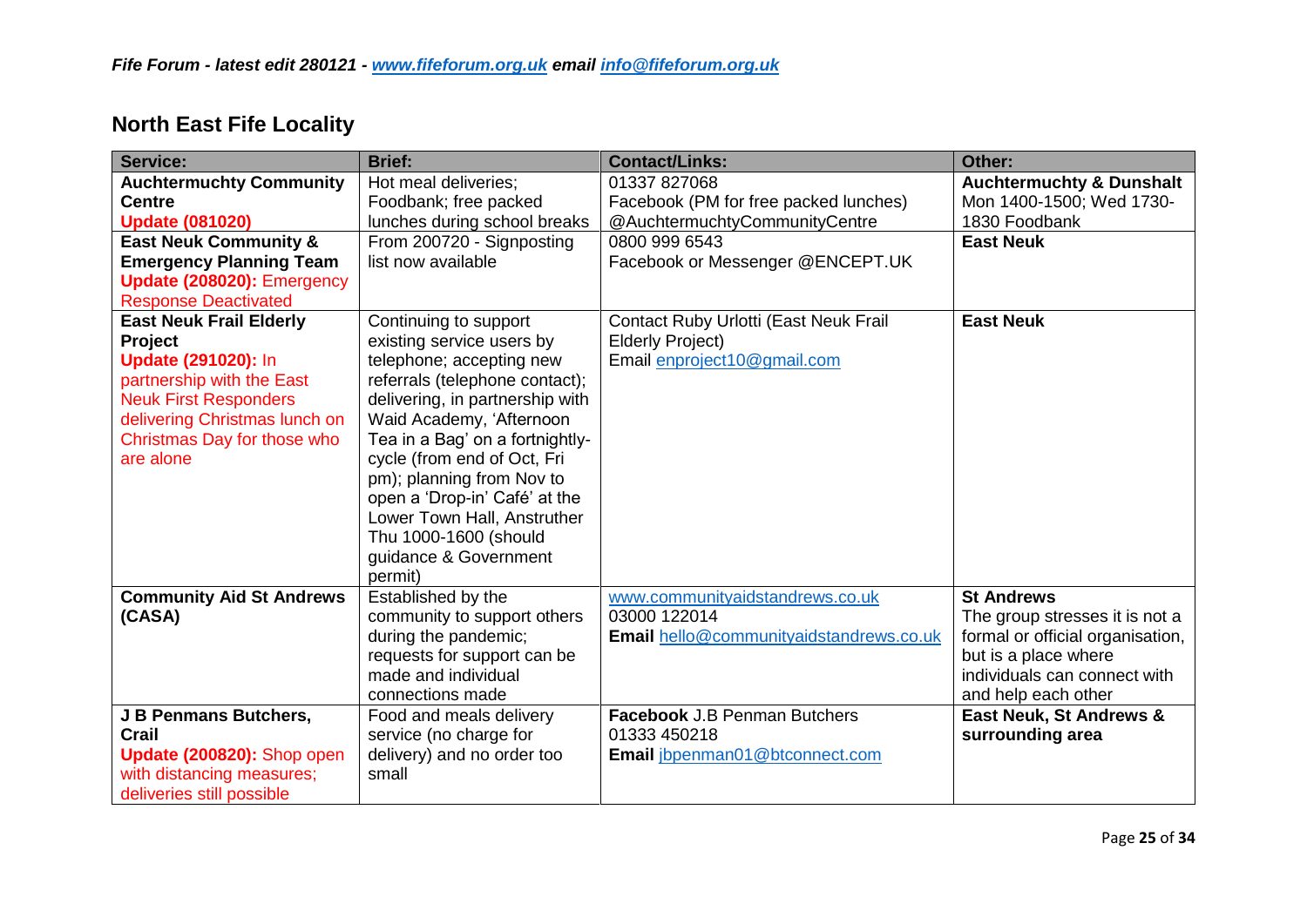| Service:                                                  | <b>Brief:</b>                                              | <b>Contact/Links:</b>                     | Other:                                                    |
|-----------------------------------------------------------|------------------------------------------------------------|-------------------------------------------|-----------------------------------------------------------|
| <b>Ardross Farm, Elie</b>                                 | Food and meals delivery                                    | www.ardrossfarm.co.uk<br>01333 331400     | <b>North East Fife</b>                                    |
| Update (200820): Returning<br>to normal hours daily 0930- | service (£4.50 delivery<br>charge); via Facebook           | Email info@ardrossfarm.co.uk              | Payments are made over the<br>telephone prior to delivery |
| 1730; deliveries still possible                           | @ArdrossFarmShop a series                                  |                                           |                                                           |
|                                                           | of live behind the scene tours                             |                                           |                                                           |
|                                                           | with some of their favourite                               |                                           |                                                           |
|                                                           | producers (interactive)                                    |                                           |                                                           |
| <b>Cupar Community Fridge,</b>                            | The Community Fridge                                       | Email Katy.Bald@fife.gov.uk               | <b>Cupar Area</b>                                         |
| <b>County Buildings (St</b>                               | enables businesses and                                     |                                           | Tues 1100-1200                                            |
| <b>Catherine Street)</b>                                  | individuals to waste less                                  |                                           | <b>Note:</b> Due to the current                           |
|                                                           | through the sharing of good                                |                                           | pandemic this service will                                |
|                                                           | quality food that's within its                             |                                           | comply with social distancing                             |
|                                                           | use by dates - free to use                                 |                                           | and a one-way system to                                   |
|                                                           |                                                            |                                           | ensure safety                                             |
| snappyshopper.co.uk                                       | Shopping delivery App with                                 | Download App & put in your postcode to    | <b>Check App Premier in</b>                               |
|                                                           | services all over                                          | check if your area is covered             | <b>Cupar</b> are part of this service                     |
| <b>Clothesline, North East Fife</b>                       | Free donations of good                                     | 07875085410 Ask for Jill                  | <b>St Andrews/NE Fife</b>                                 |
| <b>Community Hub, St</b>                                  | quality used clothes (adult &                              | Email nefcommunityhub@gmail.com           |                                                           |
| <b>Andrews</b>                                            | children); can be accessed                                 | Facebook @CommunityHubNEF                 |                                                           |
| Update (031220): The North                                | directly by the individual in                              | Email fundingnefcommunityhub@gmail.com    |                                                           |
| <b>East Fife Community Hub has</b>                        | need or via a formal referral;                             | For information on the development of The |                                                           |
| secured their new forever                                 | clothing for special occasions                             | Hub or to become involved                 |                                                           |
| home (St David's Centre, St                               | can also potentially be                                    |                                           |                                                           |
| Andrews) with refurbishment                               | provided (for example:                                     |                                           |                                                           |
| plans afoot                                               | weddings; interviews;                                      |                                           |                                                           |
|                                                           | funerals); items are delivered                             |                                           |                                                           |
|                                                           | directly to person or referrer;<br>Covid measures in place |                                           |                                                           |
| <b>Colinsburgh &amp; Kilconquhar</b>                      | Volunteer community                                        | Email colkilcc2@gmail.com                 | <b>Colinsburgh &amp; Kilconquhar</b>                      |
| <b>Community Council</b>                                  | supports                                                   |                                           |                                                           |
| Update (091020): Ceased                                   |                                                            |                                           |                                                           |
|                                                           |                                                            |                                           |                                                           |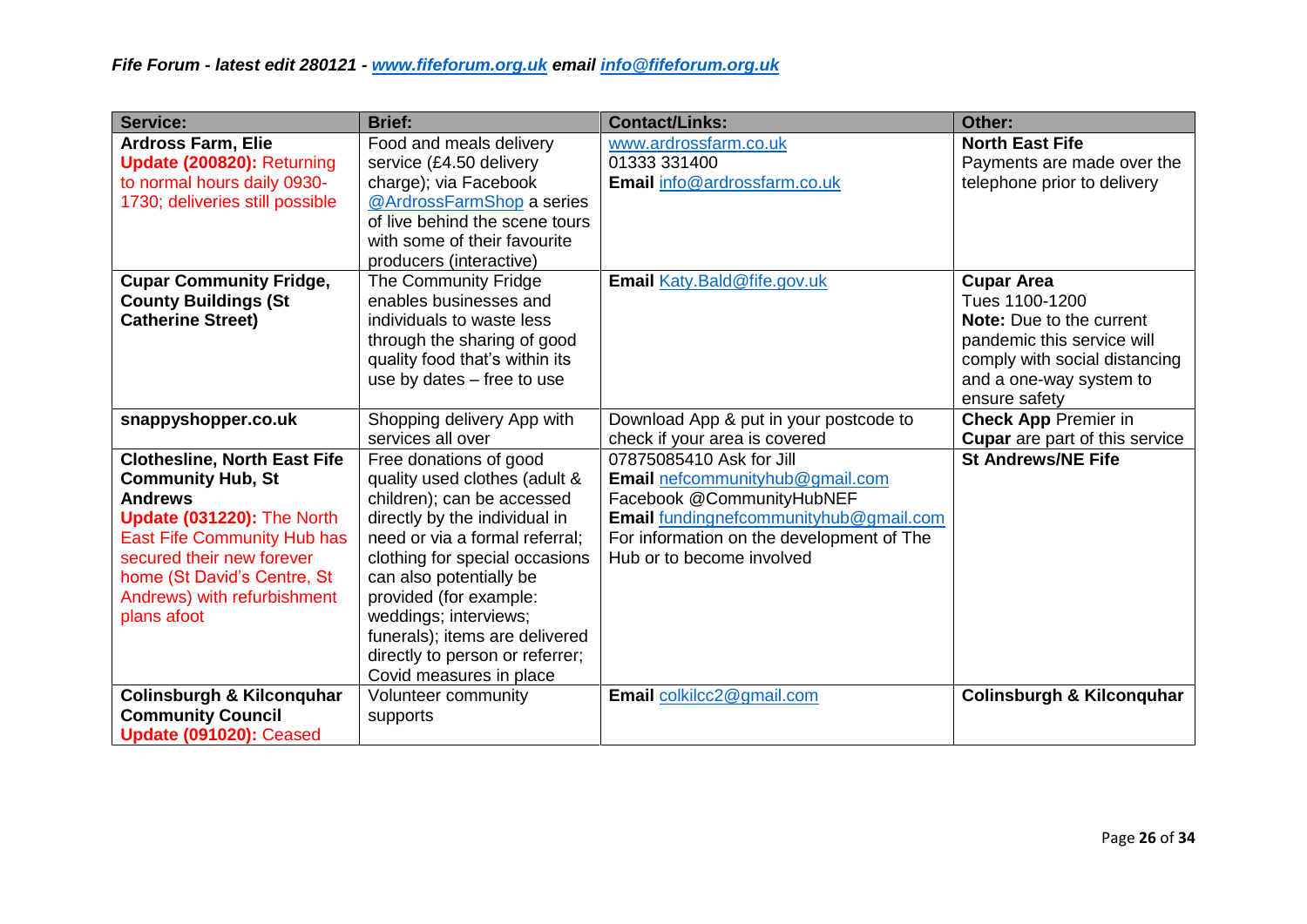| Service:                            | <b>Brief:</b>                    | <b>Contact/Links:</b>                                               | Other:                           |
|-------------------------------------|----------------------------------|---------------------------------------------------------------------|----------------------------------|
| Virtual Death Café, The Byre        | Held across the UK, Death        | www.byretheatre.com/events/virtual-death-                           | <b>St Andrews - National</b>     |
| <b>Theatre, St Andrews</b>          | Cafés are welcoming, safe        | $\frac{\text{cafe-2}}{\text{cate-2}}$ (ctrl & click to follow link) | <b>Initiative</b>                |
|                                     | and friendly meetings for        | to book a free ticket (the meetings take                            | Free ticketed event online       |
|                                     | people, often strangers, to      | place via Microsoft Teams and a link is sent                        | Internet connection and video    |
|                                     | openly discuss something         | to a secure site on the day before)                                 | & audio device required          |
|                                     | that affects us all; there is no |                                                                     | Last event Wednesday 1700        |
|                                     | set agenda, topic, or            | 01334 475000 Box Office                                             | $21st$ October 2020 – for future |
|                                     | designated expert; it is not a   |                                                                     | events contact the Box Office    |
|                                     | support group, or grief          |                                                                     |                                  |
|                                     | counselling, but is a safe       |                                                                     |                                  |
|                                     | space to have a conversation     |                                                                     |                                  |
|                                     | in a comfortable environment     |                                                                     |                                  |
|                                     | with open hearts, open           |                                                                     |                                  |
|                                     | minds, and respect for all;      |                                                                     |                                  |
|                                     | traditionally, Death Cafés       |                                                                     |                                  |
|                                     | take place in physical spaces    |                                                                     |                                  |
|                                     | and offer refreshments and       |                                                                     |                                  |
|                                     | cake, but since Covid-19,        |                                                                     |                                  |
|                                     | many have moved online -         |                                                                     |                                  |
|                                     | people are encouraged to         |                                                                     |                                  |
|                                     | bring a cup of tea or coffee     |                                                                     |                                  |
|                                     | and a snack to the meeting       |                                                                     |                                  |
| <b>Christmas Welfare &amp; Food</b> | A host of welfare and food       | www.fifeforum.org.uk/resources-downloads/                           | <b>North East Fife</b>           |
| <b>Supports, North East Fife</b>    | supports in list form;           | (click on 'NEF Christmas Welfare & Food                             | Multiple providers               |
| <b>(shared by Business</b>          | available to people living in    | Support 2020')                                                      |                                  |
| <b>Support, Fife Council)</b>       | NEF pre and during               |                                                                     |                                  |
| Update (011220): Christmas          | Christmas; list can be           |                                                                     |                                  |
| 2020                                | downloaded from the Fife         |                                                                     |                                  |
|                                     | Forum website                    |                                                                     |                                  |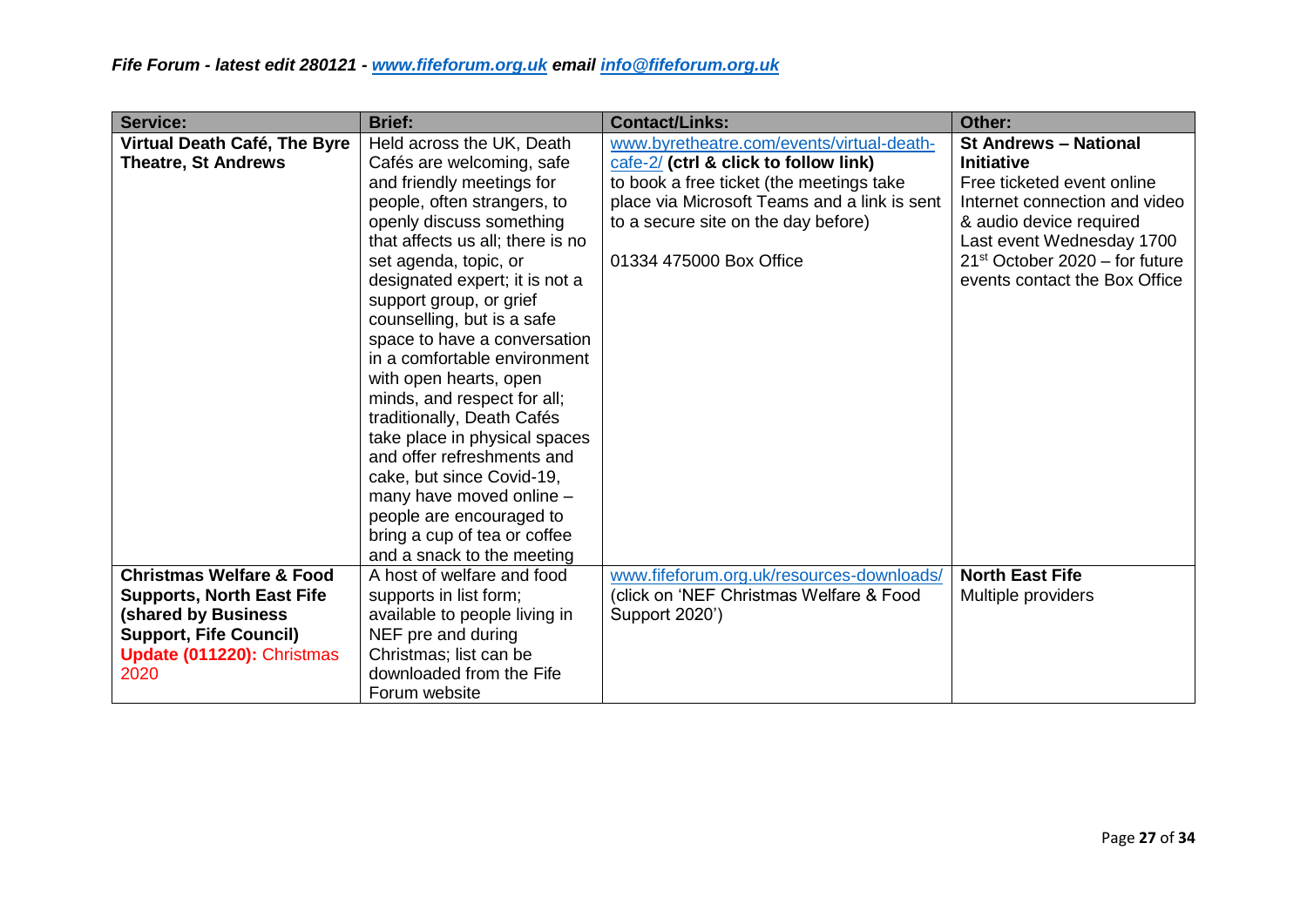| <b>Service:</b>                                                                                   | <b>Brief:</b>                                                                                                                                                                                         | <b>Contact/Links:</b>                                                                                   | Other:                                                                                      |
|---------------------------------------------------------------------------------------------------|-------------------------------------------------------------------------------------------------------------------------------------------------------------------------------------------------------|---------------------------------------------------------------------------------------------------------|---------------------------------------------------------------------------------------------|
| <b>Care &amp; Share</b><br>Companionship<br>Update (200820): Service<br>resuming                  | 1-1 visits resumed; either<br>weekly/fortnightly up to 1-<br>hour                                                                                                                                     | www.careandsharecompanionship.org<br>07494129112 Teresa Naylor<br>Facebook care and share companionship | <b>Kirkcaldy Area</b><br>Directed by Scottish<br>Government guidelines on a<br>weekly basis |
| <b>Community Meals to Go,</b><br><b>Greener Kirkcaldy</b>                                         | For people struggling 2-3 free<br>meals per person can be<br>delivered (deliveries Tues &<br>Fri); most dietary needs<br>catered for (excluding nut<br>allergy); households need to<br>register first | 07551325548<br><b>Email</b><br>communitymeals@greenerkirkcaldy.org.uk                                   | <b>Kirkcaldy &amp; Dysart</b><br>People can self-refer or be<br>registered by an agency     |
| <b>Linktown Tenants &amp;</b><br><b>Residents Association</b>                                     | Food parcels; swap shop<br>(DVDs; games; etc); when<br>possible weekly hot food;<br>daily packed lunches for<br>school children                                                                       | Private message their Facebook page                                                                     | <b>Kirkcaldy Area</b><br>Mon-Fri                                                            |
| <b>The Cottage Family Centre</b>                                                                  | Support for vulnerable<br>families or individuals within<br>family units - food parcels;<br>daily packed lunches; activity<br>packs                                                                   | www.thecottagefamilycentre.org.uk<br>01592 269489<br>Or contact via Facebook                            | <b>Kirkcaldy Area</b><br>Support for any family with a<br>child under 5                     |
| <b>Linton Lane Centre,</b><br><b>Kirkcaldy</b>                                                    | Support within the local<br>community - food parcels;<br>hot food; Foodbank (Mon-Fri)                                                                                                                 | 01592 643816<br>Or contact via Facebook                                                                 | <b>Templehall Area, Kirkcaldy</b>                                                           |
| <b>Burntisland Foodbank-</b><br><b>Solid Rock, High Street</b>                                    | Free hot drinks & filled rolls<br>and Foodbank; new opening<br>hours                                                                                                                                  | www.burgh.buzz/2018/11/06/foodbank-<br>new-hours-burntisland-kdyfoodbank/                               | <b>Burntisland</b><br>Tues 1030-1230<br>Fri 1200-1400                                       |
| <b>Burntisland Emergency</b><br><b>Action Team (BEAT),</b><br><b>Volunteer Hub in Toll Centre</b> | Help with essential shopping;<br>prescription collections; dog<br>walking; or someone to<br>speak with; swap shop                                                                                     | www.burntislandcc.org.uk<br>01592 872854<br>Email communitycouncil91@gmail.com                          | <b>Burntisland</b><br>Mon-Fri 0900-1600                                                     |

# **Kirkcaldy Locality**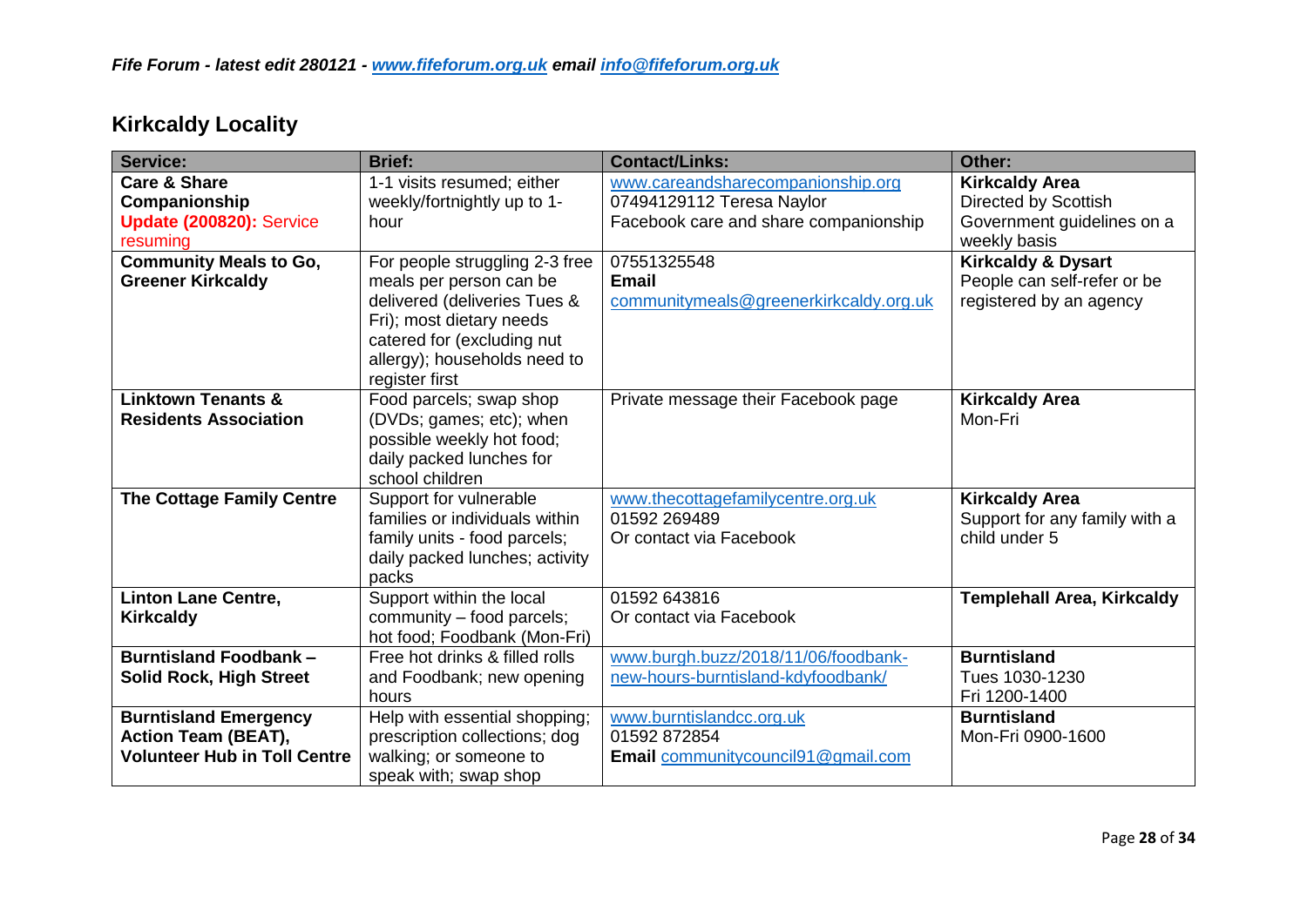| Service:                          | <b>Brief:</b>                 | <b>Contact/Links:</b>                  | Other:                            |
|-----------------------------------|-------------------------------|----------------------------------------|-----------------------------------|
| <b>Cardenden Community</b>        | Free fresh produce as well as | 07767047957                            | <b>Cardenden Area</b>             |
| <b>Fridge, Bowhill Community</b>  | tinned and packaged items to  |                                        | Mon 1300-1500                     |
| <b>Centre (145 Station Road)</b>  | help reduce food waste        |                                        | Fri 1400-1600                     |
| <b>Update (240620): new</b>       |                               |                                        | <b>Note:</b> Access by side door; |
| dedicated line                    |                               |                                        | social distancing and hygiene     |
|                                   |                               |                                        | rules will be observed            |
| <b>Lunch Club, Linton Lane</b>    | Socially distanced lunch club | To book a place contact Mary Henderson | <b>Templehall Area, Kirkcaldy</b> |
| <b>Centre, Kirkcaldy</b>          | for over 65s; activity after  | (Manager):                             | Wed 1215-1415                     |
| Update (161120): Lunch Club       | <b>lunch</b>                  | Email mandyhenderson75@hotmail.com     | Guidelines will be sent to        |
| has temporarily reclosed          |                               | 01592 643816                           | participants                      |
| owing to the introduction of      |                               |                                        |                                   |
| tier 3 restrictions in Fife; this |                               |                                        |                                   |
| will not reopen until Fife        |                               |                                        |                                   |
| returns to tier 2 or above        |                               |                                        |                                   |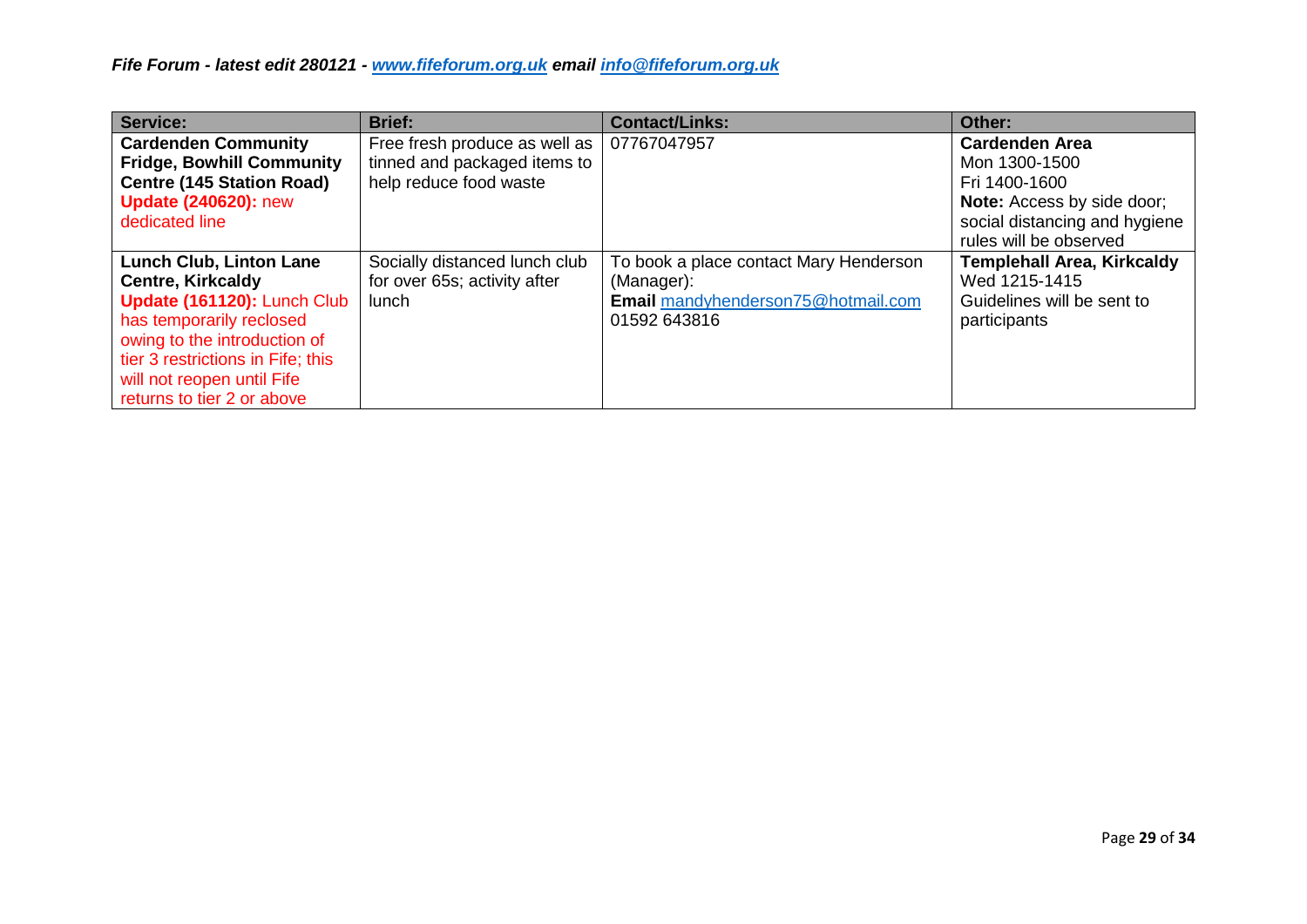| <b>Cowdenbeath Locality</b> |  |
|-----------------------------|--|
|-----------------------------|--|

| <b>Service:</b>                 | <b>Brief:</b>                  | <b>Contact/Links:</b>                | Other:                          |
|---------------------------------|--------------------------------|--------------------------------------|---------------------------------|
| Lo'Gelly Lunches,               | <b>Emergency Food Supplies</b> | <b>Lochgelly Town Hall</b>           | <b>Lochgelly Area</b>           |
| Lochgelly                       |                                | Facebook & Messenger                 | Attend Friday 1100-1300         |
| The Whispering Women,           | Free packed lunches & baby     | Facebook/Messenger                   | <b>Cowdenbeath Area</b>         |
| Cowdenbeath                     | food                           | www.facebook.com/Thewhisperingwomen/ | Deliveries once a week          |
| <b>Benarty Peoples Pantry</b>   | Food Bank type service to      | 01592 860296                         | <b>Benarty Area; Glencraig,</b> |
| <b>BRAG Enterprise, Benarty</b> | receive essential Food         |                                      | <b>Crosshill, Lochore and</b>   |
|                                 | Packages for the most          |                                      | <b>Ballingry</b>                |
|                                 | vulnerable families and        |                                      | Phone Mon-Fri 1000-1500;        |
|                                 | individuals                    |                                      | answer a few questions to       |
|                                 |                                |                                      | become a member; receive        |
|                                 |                                |                                      | time & day for delivery         |
| <b>Cowdenbeath Salvation</b>    | Emergency food parcels;        | 01383 512533                         | <b>Cowdenbeath Area</b>         |
| Army                            | befriending telephone calls    | 07741906029                          | Food support is available       |
|                                 |                                | Ask for Karen Thomas (Lieutenant)    | Mon-Fri                         |
|                                 |                                |                                      | Sat-Sun messages can be         |
|                                 |                                |                                      | left and they will respond to   |
|                                 |                                |                                      | emergencies (Cowdenbeath        |
|                                 |                                |                                      | Area only)                      |
| <b>Fife Council Cowdenbeath</b> | Befriending service who will   | 07925397314                          | <b>Cowdenbeath Area</b>         |
| Area, Befriending               | call at a time that suits you  |                                      |                                 |
|                                 | whether it's for a friendly    |                                      |                                 |
|                                 | chat, information or anything  |                                      |                                 |
|                                 | in between                     |                                      |                                 |
| <b>Our Cowdenbeath</b>          | Information regarding work     | www.our.fife.scot/cowdenbeatharea/   | <b>Cowdenbeath Locality</b>     |
|                                 | going on across the locality   | Facebook @ourcowdenbeath             |                                 |
|                                 | including supports available   |                                      |                                 |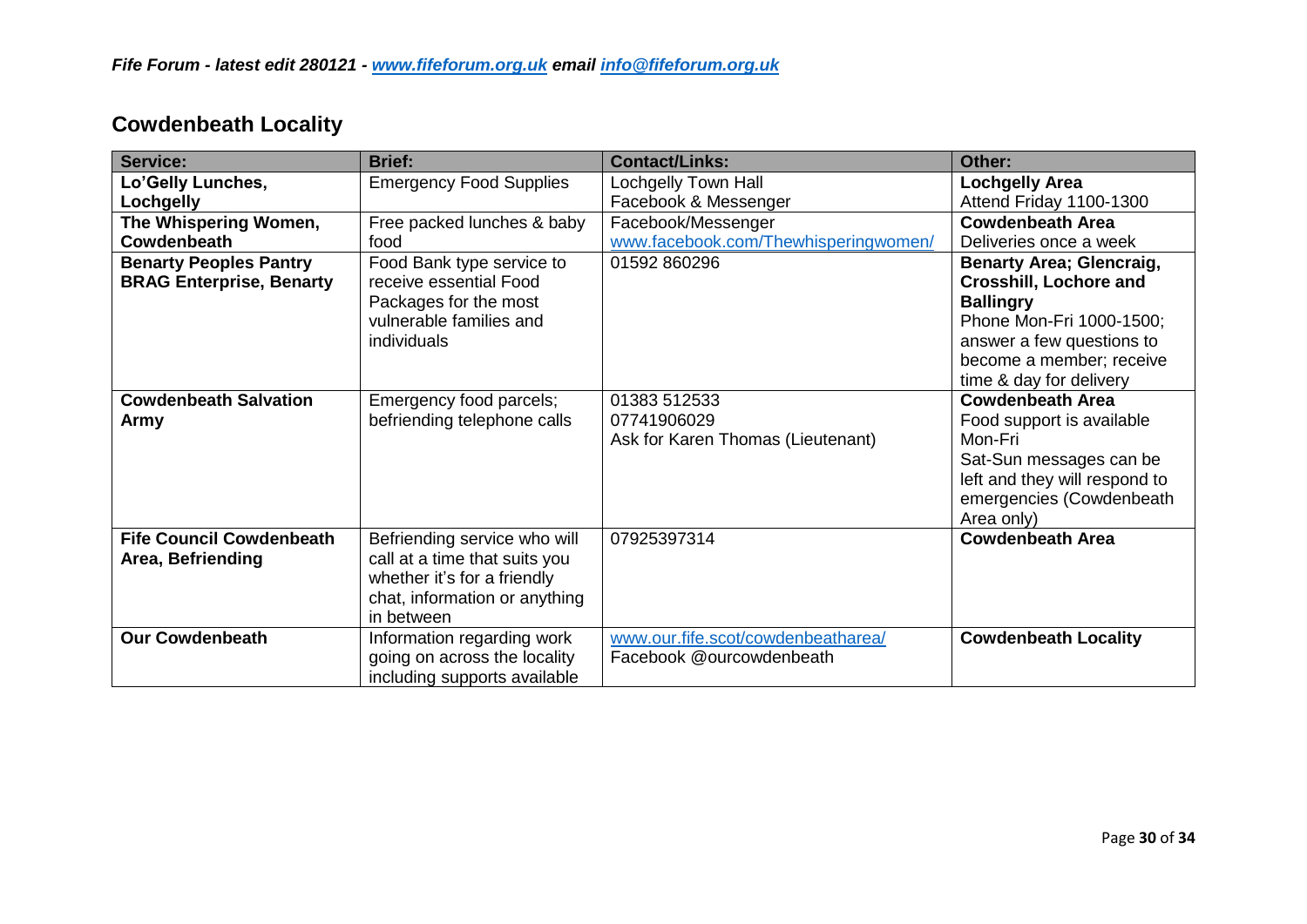| Service:                                                                                                                   | <b>Brief:</b>                                                                                                                                                                                                     | <b>Contact/Links:</b>                                                                                                                                                   | Other:                                                                                                                                 |
|----------------------------------------------------------------------------------------------------------------------------|-------------------------------------------------------------------------------------------------------------------------------------------------------------------------------------------------------------------|-------------------------------------------------------------------------------------------------------------------------------------------------------------------------|----------------------------------------------------------------------------------------------------------------------------------------|
| <b>Abbeyview Day Care</b><br><b>Update (081020)</b>                                                                        | Telephone befriending;<br>prescription collection; dog<br>walking; shopping delivery;<br>home visits for members<br>(charge applicable - £5 per<br>visit)                                                         | 01383 621738                                                                                                                                                            | Abbeyview Area - Dog<br>Walking<br><b>Dunfermline</b> – Other<br>services                                                              |
| <b>Food for Future -</b><br><b>Community Pantry,</b><br><b>Abbeyview Dunfermline</b><br>Update (031120): Contact<br>change | Free Food Packs are<br>presently continuing;<br>however, it is hoped the<br>scheme will return to a<br>membership only Pantry in<br>due course (members pay £2<br>per week and shop for a<br>minimum of 10 items) | 07730809375 Telephone to register -<br>Wednesday between 1000-1300 & a pick-<br>up time will be allocated for Thursday<br>Email<br>foodforyourfutureenquiries@gmail.com | Abbeyview, Halbeath,<br><b>Duloch, Brucefield &amp; Touch</b><br>(Dunfermline)<br>Telephone registration only<br>(Wednesday 1000-1400) |
| <b>GrocerOnLIne (Nisa Local</b><br>Abbeyview), Dunfermline                                                                 | Online local grocer                                                                                                                                                                                               | Facebook - groceronlineabbeyview<br>01383 733048                                                                                                                        | Abbeyview, Dulloch Park,<br><b>Central Dunfermline &amp;</b><br>surrounding areas (up to<br>3.5 miles from store)<br>Mon-Sat 12pm-4pm  |
| <b>RC Ferguson Florists</b>                                                                                                | Fruit/Veg deliveries (£15<br>Mixed Bad delivered to your<br>doorstep)                                                                                                                                             | 01383 733048                                                                                                                                                            | <b>Dunfermline Area (free</b><br>delivery)<br>Card payments only                                                                       |
| <b>Gillespie Memorial Church,</b><br><b>Church of Scotland,</b><br><b>Dunfermline</b>                                      | Volunteers who can help<br>with: delivering shopping;<br>collecting prescriptions;<br>delivering books/CDs;<br>pastoral support; praying with<br>and for you; & a friendly<br>phone call                          | 01383 621253                                                                                                                                                            | <b>Dunfermline &amp; Parish (out</b><br>to Wellwood)<br>You do not have to be a<br>church member to receive<br>support                 |

# **City of Dunfermline Locality**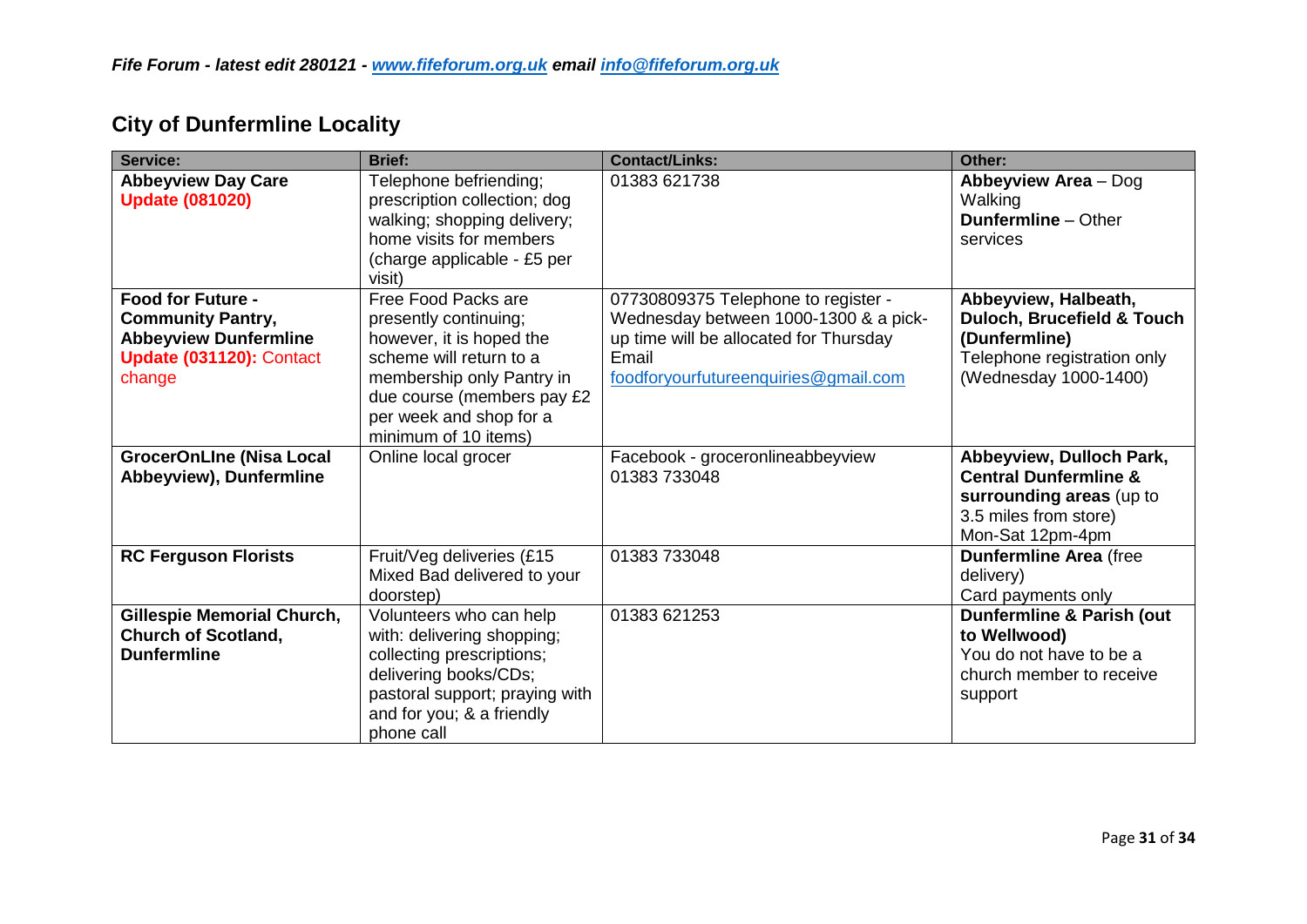| Service:                                                                                                                                                          | <b>Brief:</b>                                                                                                                                                                                   | <b>Contact/Links:</b>                                                                                                        | Other:                                                                                                     |
|-------------------------------------------------------------------------------------------------------------------------------------------------------------------|-------------------------------------------------------------------------------------------------------------------------------------------------------------------------------------------------|------------------------------------------------------------------------------------------------------------------------------|------------------------------------------------------------------------------------------------------------|
| <b>Food Trolley, St Margaret's</b><br><b>Church of Scotland</b><br>(Dunfermline)                                                                                  | Free food for anyone who<br>might need it; items can be<br>taken or donated directly<br>from/to the trolley; from<br>210620 Sunday Worship<br>Service Zoom meeting                              | www.stmargscos.org.uk<br>Facebook @StMargsCoS<br>Contact Iain for Zoom Church Services<br>(internet enabled device required) | <b>Touch, Dunfermline</b><br>Daily Food Trolley situated<br>outside church (Abel Place)                    |
| <b>Broomhead &amp;</b><br>Baldridgeburn,<br><b>Baldbridgeburn Centre,</b><br><b>Dunfermline Pantry-for</b><br><b>Dunfermline North &amp; Central</b><br>residents | Free bag of shopping; must<br>register first and collect from<br>centre; a time slot will be<br>allocated; delivery may be<br>available for the those who<br>are unable to attend the<br>centre | To register:<br>01383 432483                                                                                                 | <b>Dunfermline North &amp;</b><br><b>Central Residents</b><br>Tue 1200-1300 (collection<br>slot allocated) |
| <b>Guardian Peace of Mind</b>                                                                                                                                     | Shopping delivery and<br>gardening service within a 3-<br>mile radius of Dunfermline<br>(privately purchased service)                                                                           | 07462237437 ask for Zeek                                                                                                     | Dunfermline & within 3-<br>miles                                                                           |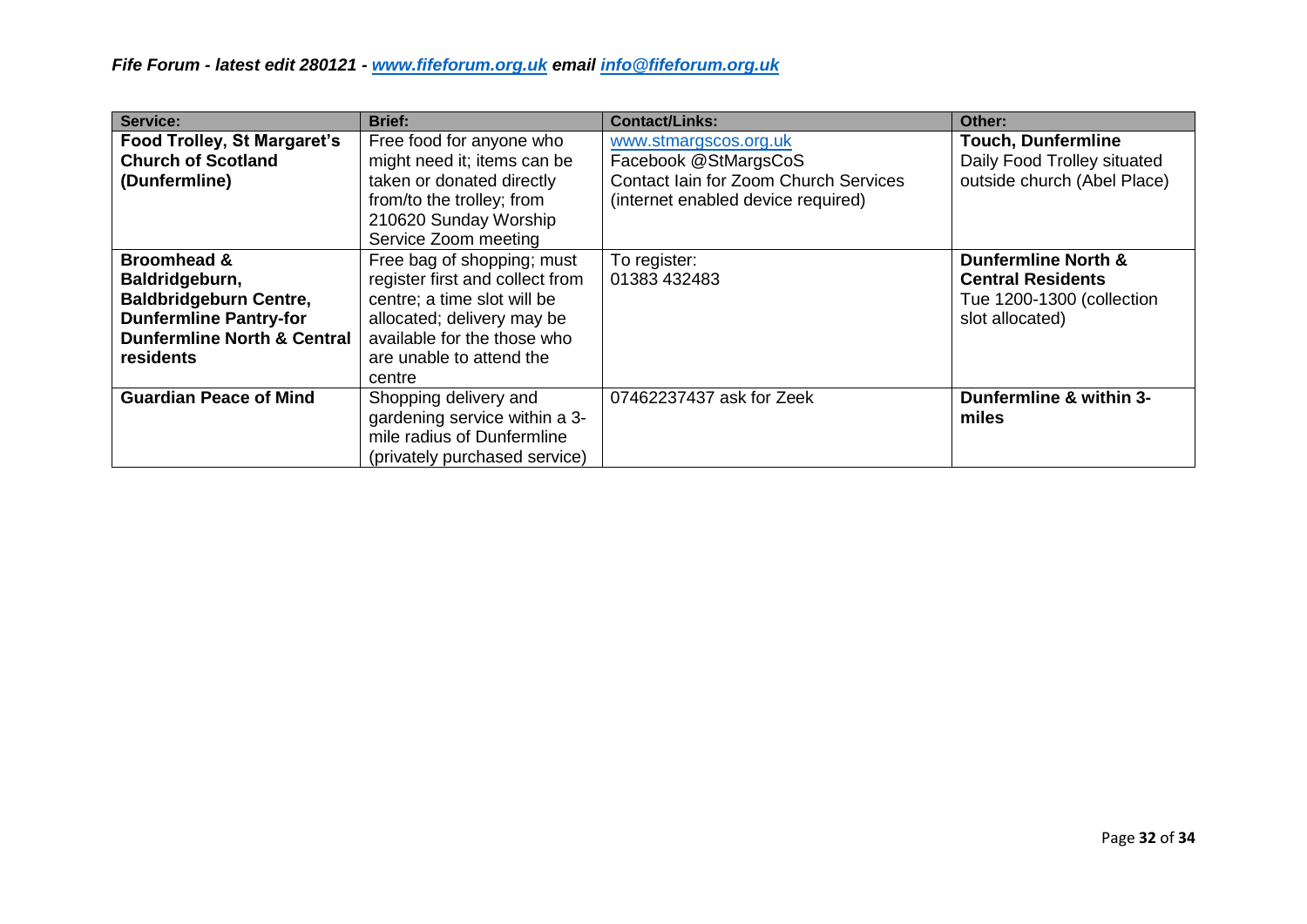## **South West Fife Locality**

| <b>Eats Rosyth</b>                                                                                                                            | Food Packs to vulnerable,<br>over 70s, keyworkers &<br>people isolating                                              | Facebook<br>07782848705<br><b>Email info@eatsrosyth.org.uk</b>                              | <b>Rosyth Area</b><br>Being delivered to individuals                                                                                                           |
|-----------------------------------------------------------------------------------------------------------------------------------------------|----------------------------------------------------------------------------------------------------------------------|---------------------------------------------------------------------------------------------|----------------------------------------------------------------------------------------------------------------------------------------------------------------|
| <b>Louis Browns, Dalgety Bay</b><br><b>Update: Preparing for</b><br>reopening thus covid<br>response service will cease                       | Free Homemade<br>Food/bread, milk, etc                                                                               | 07711987888<br>07935664846                                                                  | Dalgety Bay Area<br>Collection or delivery<br>everyday between 1200-1400<br>for anyone                                                                         |
| <b>Food Pantry Club, Ballast</b><br><b>Bank Community Centre</b><br>(Inverkeithing)                                                           | Pre-packed food parcels; £3<br>per bag or a donation;<br>generally 1 bag per<br>household; collection from<br>centre | www.inverkeithingtrust.co.uk/the-food-<br>pantry.html<br>Email inverkeithingtrust@gmail.com | Inverkeithing<br>New service commencing<br>180620<br>Thurs 1200-1400 (may close<br>early depending upon food<br>stocks)                                        |
| The Pantry Club, Valleyfield<br><b>Community Centre</b>                                                                                       | Surplus food redistribution;<br>£2 for 7 items                                                                       | Facebook The Pantry Club Valleyfield<br><b>Community Club</b>                               | <b>High Valleyfield</b><br>Tues 1715 collection<br>Wed Deliveries - Over 70s;<br>key workers; people shielding<br>or with Covid symptoms;<br>vulnerable groups |
| <b>Hyperclub, Ballast Bank</b><br><b>Community Centre</b><br>(Inverkeithing)<br>Update (050820): No longer<br>providing this specific service | Food & activity packs for<br>vulnerable people; available<br>for collection and delivery                             | 07735588480<br>Facebook @hyperclubinverkeithing                                             | Inverkeithing<br>Contact to arrange delivery or<br>for further information                                                                                     |